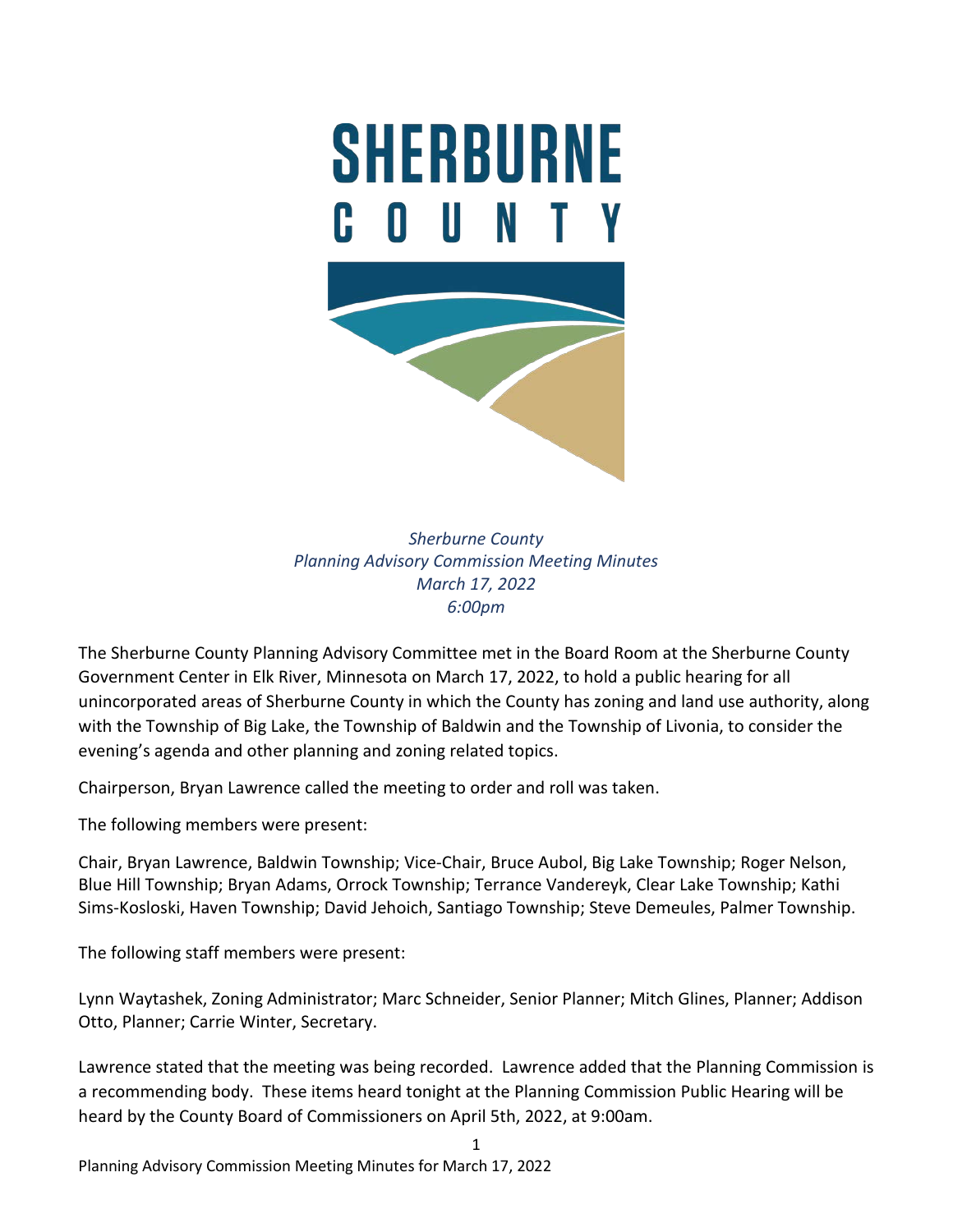Demeules made a motion to approve the minutes from the January 20, 2022, Public Hearing. Sims seconded. Motion carried and the minutes were approved for the January 20, 2022, Public Hearing.

Aubol made a motion to approve the Public Hearing agenda for March 17, 2022. Adams seconded. The motion carried and the Public Hearing agenda for March 17, 2022, was approved.

# **Agenda:**

- 1. **Orrock Township** Requesting a CUP for a Permanent Government Structure.
- 2. **Matthew and Joyce Jacobs** Requesting an IUP for a Home Business in an Accessory Building Cabinet Making
- 3. **Timothy Reber** Requesting a CUP for a Personal Storage Structure.
- 4. **Sand Dune Properties MN LLC** Request Preliminary Residential Standard Plat of "**PINE CREST ESTATES WEST**" consisting of (23) lots.
- 5. **MN CSG 15 LLC** Requesting an IUP for a 1 MW Solar Farm
- 6. **Amendment to the Sherburne County Zoning Ordinance and Subdivision Ordinance**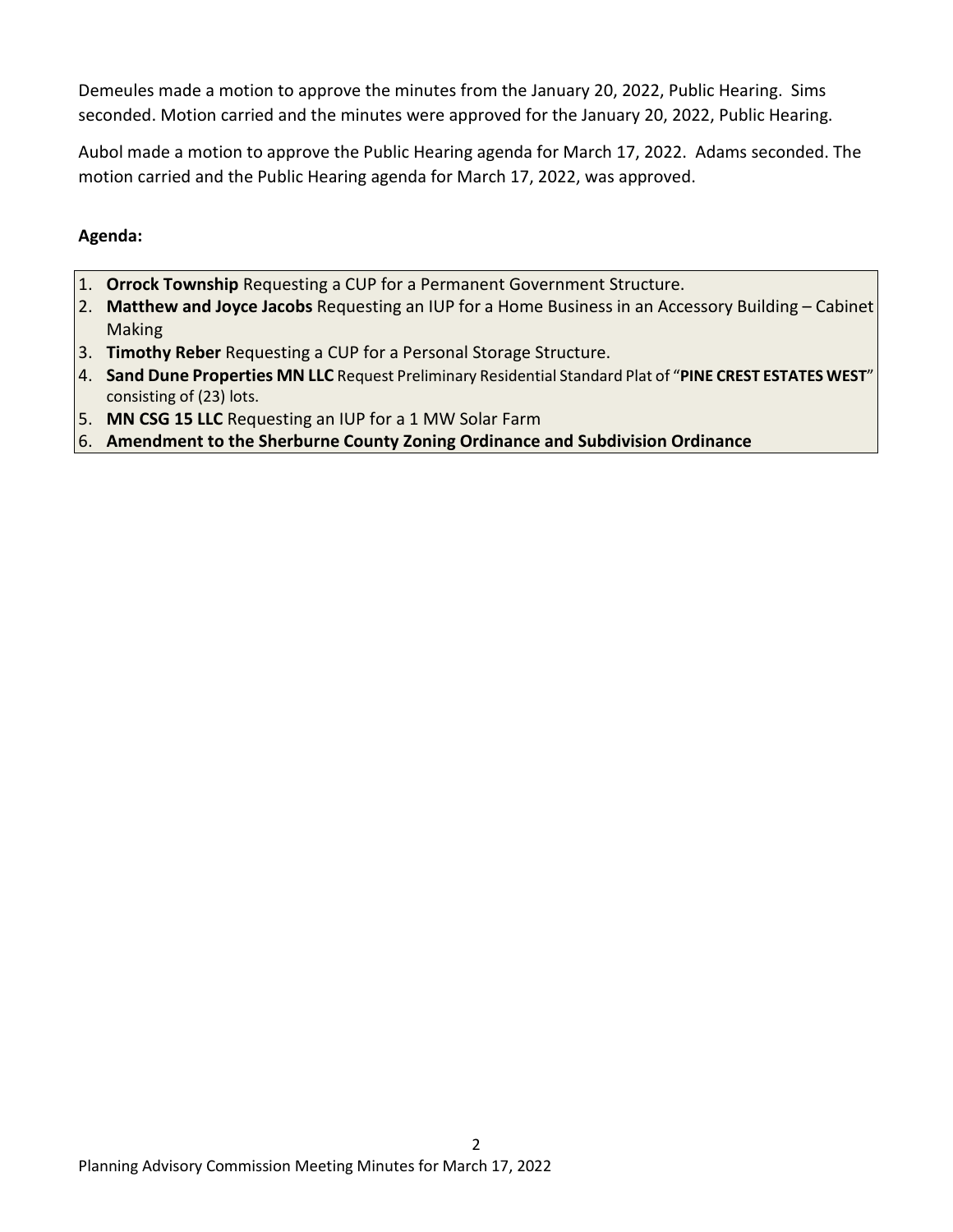## **Agenda Item #1** *-***6:02pm Bryan Adams, Orrock Township stepped down for this item.**

**Orrock Township** Requesting a CUP for a Permanent Government Structure.

PID 35-008-4200, Address 26401 180<sup>th</sup> St NW, Big Lake, Orrock Township, 1.66 Acres, General Rural District.

Addison Otto, Planner, presented the request to the Planning Commission including the board packet, attachments, and comments.

### **BOARD PACKET ATTACHMENTS:**

- A. Aerial
- B. Letter from Township
- C. Site Plan
- D. Site Photos (1-3)

**ORROCK TOWNSHIP** (received January 26, 2022) Recommends approval.

#### **OTHER DEPARMENT/AGENCY COMMENTS:**

Seth Hansen, Big Lake Fire Chief – No comments received.

Steve Karel, Sherburne Wildlife Refuge – No comments received.

#### **PLANNING & ZONING STAFF COMMENTS:**

- 1. The applicant is requesting a Conditional Use Permit for a Permanent Government Structure.
- 2. The use of the permanent government structure will be for monthly township meetings, elections, and other occasional group meetings.
- 3. The Sherburne County Assessor has no record of when the original township hall was built, however, a 336 sq. ft. addition was added in 1992, a 1,350 sq. ft. pole shed in 1994, and a 675 sq. ft. pole shed addition in 2008.
- 4. Variances were approved on February 10, 2022, for a 32' x 42' (1,344 sq. ft.) addition onto the existing township hall.
- 5. Although the township hall has been operated from this location for many years, there is no existing CUP on file, and the proposed expansion is what has now triggered the need for a CUP for a Permanent Government Structure.
- 6. The current septic system servicing the township hall is non-compliant. A septic design and permit application has been submitted to return the septic system to compliance.

3

## **RECOMMENDED CONDITIONS IF APPROVED:**

- 1. All signage must comply with the County Zoning Ordinance for signs.
- 2. Must comply with the County Zoning Ordinance for parking.
- 3. Exterior lighting shall be directed away from the street.
- 4. The findings in Sec 18, Subd 5, Item 3 have been made.
- 5. The applicant shall comply with all local, state and federal laws.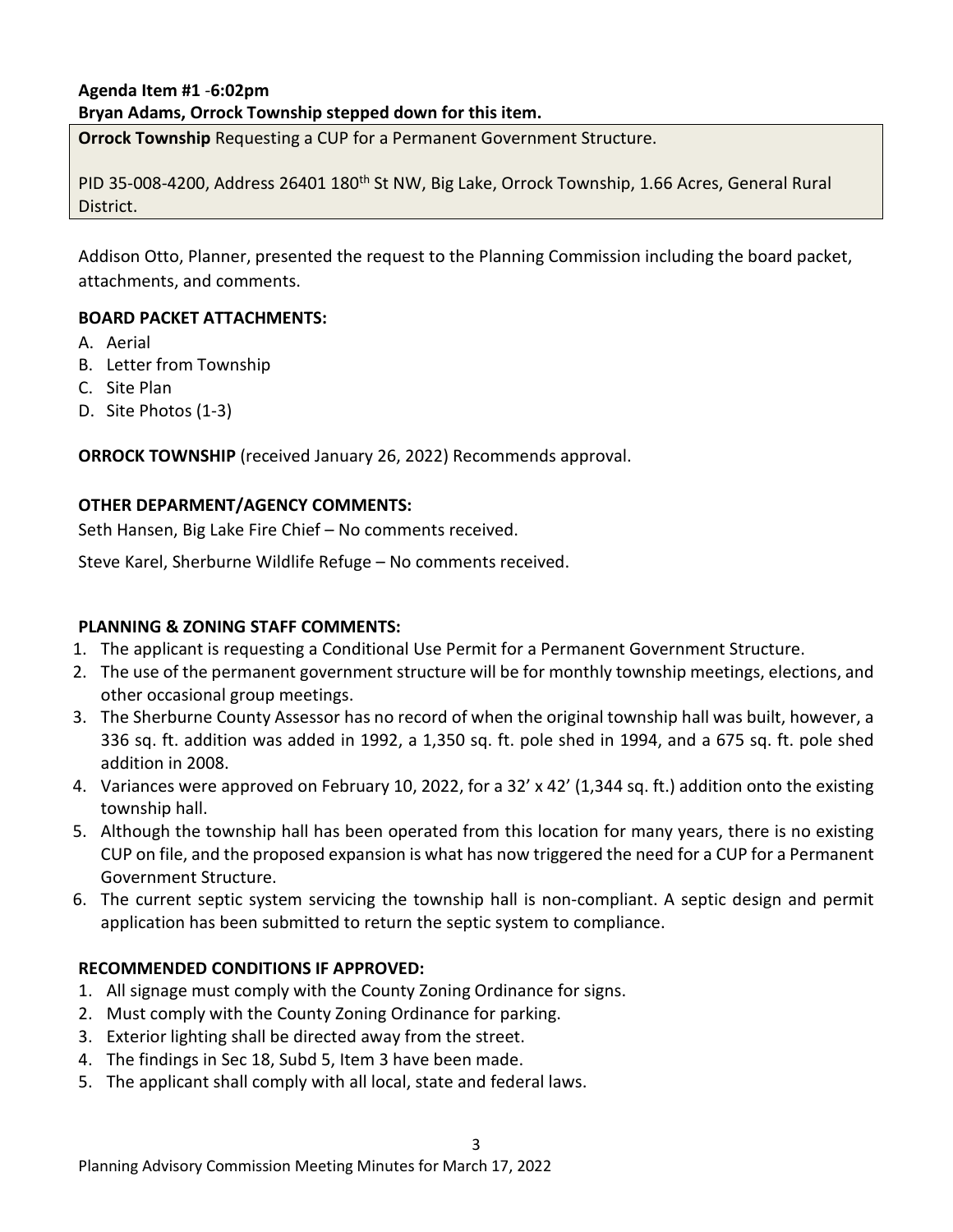### **Planning Commission Discussion Followed:**

Bryan Adams, 23250 182<sup>nd</sup> St NW, Big Lake came forward as representative of the CUP application. He explained that this building was an old school building that has been there since the 1880s. The township bought the building many years ago.

Lawrence opened the Public Hearing. No one from the public spoke nor were any comments received.

Aubol made a motion to close the Public Hearing. Sims seconded. The motion carried and the Public Hearing was closed.

Nelson made a motion to recommend approval of the Conditional Use Permit for a Permanent Government Structure with the recommended (5) Conditions with the Findings of Fact. Aubol seconded.

### **Conditions:**

- 1. All signage must comply with the County Zoning Ordinance for signs.
- 2. Must comply with the County Zoning Ordinance for parking.
- 3. Exterior lighting shall be directed away from the street.
- 4. The findings in Sec 18, Subd 5, Item 3 have been made.
- 5. The applicant shall comply with all local, state and federal laws.

#### **FINDINGS:**

*No Conditional Use Permit shall be approved or recommended for approval by the County Planning Commission unless said Commission shall find:*

*Otto read the Findings while Nelson provided a response.*

1. That the Conditional Use will not be injurious to the use and enjoyment of other property in the immediate vicinity for the purposes already permitted, nor substantially diminish and impair property values within the immediate vicinity. **YES** or NO WHY?

### *Yes, it will not. It is a permanent government structure. There are no houses within the immediate area.*

2. That the establishment of the Conditional Use will not impede the normal and orderly development and improvement of surrounding vacant property for uses predominant in the area. **YES** or NO WHY?

#### *Yes, it will not. The lot is surrounded by the Sherburne National Wildlife Refuge.*

3. That adequate utilities, access roads, drainage and other necessary facilities have been or are being provided. **YES** or NO WHY?

4

#### *Yes, it will not. The road is already there and they are updating the septic system.*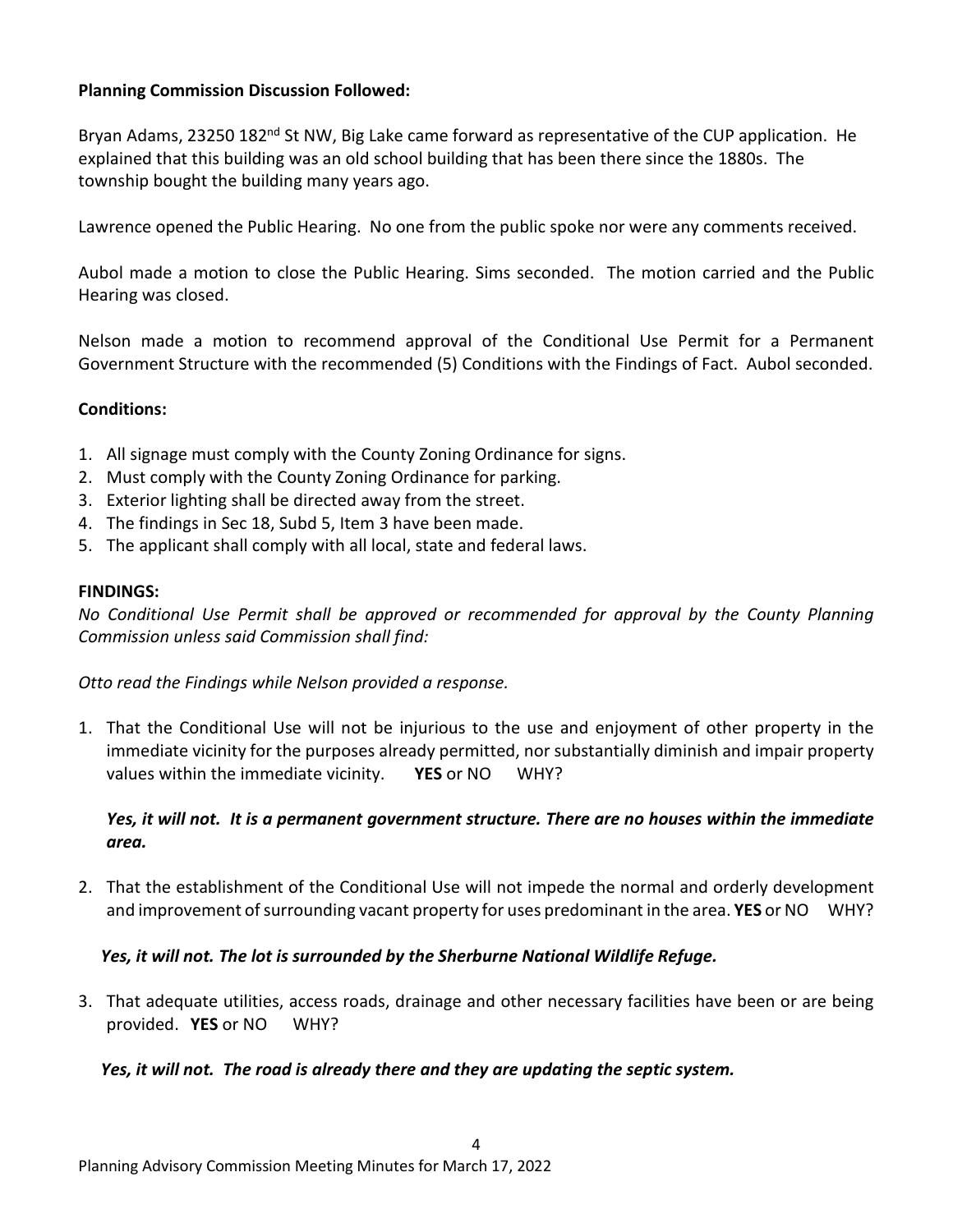4. That adequate measures have been or will be taken to provide sufficient off-street parking and loading space to serve the proposed use. **YES** or NO WHY?

## *Yes, it will not. Nelson has been told that they will be expanding the parking lot.*

5. That adequate measures have been or will be taken to prevent or control offensive odor, fumes, dust, noise and vibration, so that none of these will constitute a nuisance, and to control lighted signs and other lights in such a manner that no disturbance to neighboring properties will result. **YES** or NO WHY?

# *Yes, it will not. It is not anticipated to cause offensive odor, fumes, dust, noise and vibration to the immediate area.*

*The motion carried and the Conditional Use Permit for a Permanent Government Structure is recommended for approval to the County Board with the (5) recommended Conditions and Findings of Fact.*

Adams then rejoined the Planning Commissioners for the remainder of the meeting.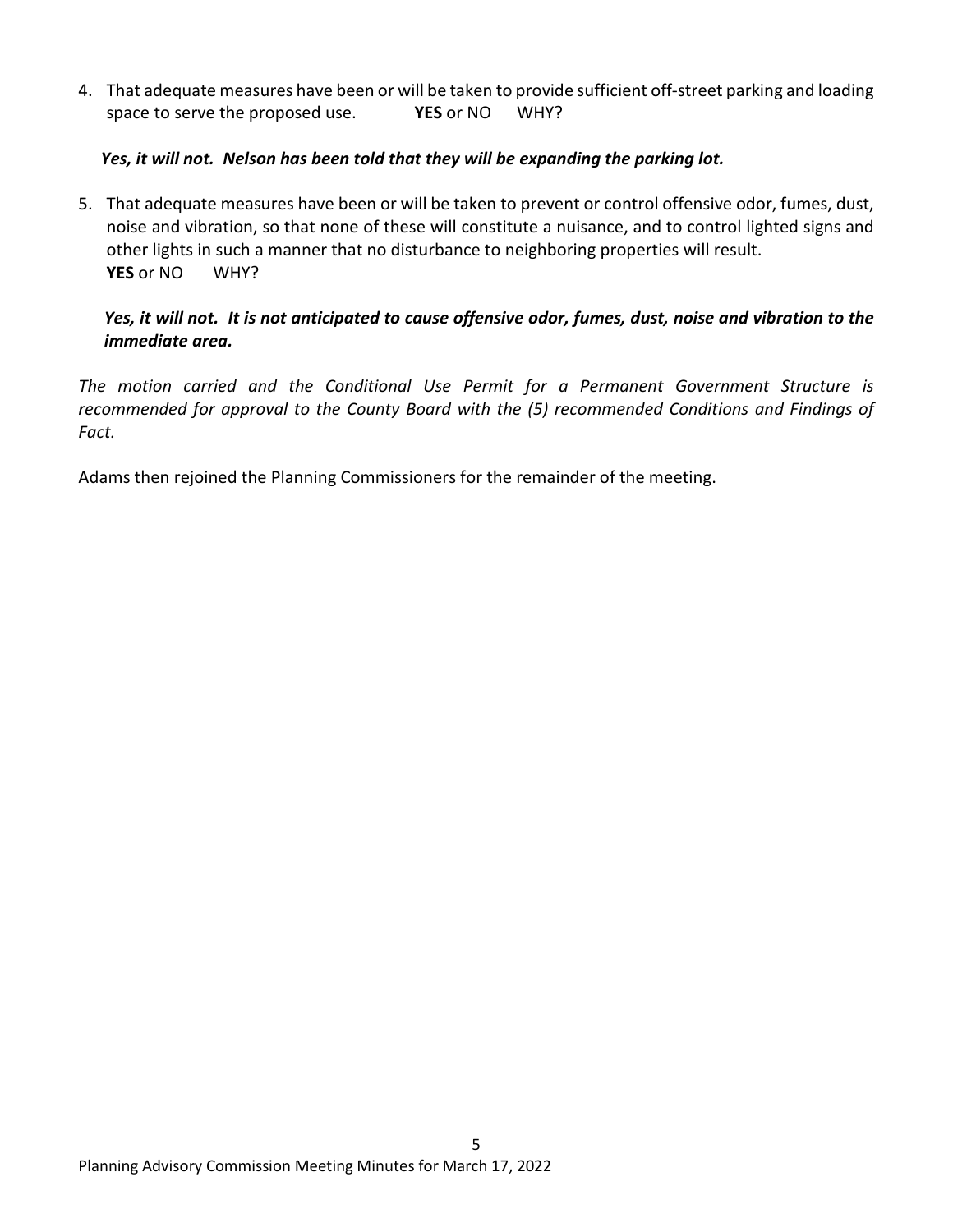### **Agenda Item #2** *-***6:06pm**

**Matthews Jacobs** (Property owners: Matthew and Joyce Jacobs) Requesting an IUP for a Home Business in an Accessory Building- Cabinet Making.

PID 45-035-3110, Sec 35 Twp35 Rge 28, Address: 17929 62<sup>nd</sup> St SE, Becker, Santiago Township on 10 acres in the Agricultural District.

Mitch Glines, Planner**,** presented the request to the Planning Commission including the board packet, attachments, and comments.

### **BOARD PACKET ATTACHMENTS:**

- A. Aerial Photo
- B. Business Plan
- C. Interior of Building
- D. Site Plan
- E. Site Photos (1-2)

**SANTIAGO TOWNSHIP** (received February 14, 2022): The Township recommends approval with favorable comments.

#### **OTHER DEPARMENT/AGENCY COMMENTS:**

**Doug Maschler**- **Sherburne County Building Official**: During a site visit on 1/25/2022, Doug requested that a fire extinguisher be hung in the garage.

#### **PLANNING & ZONING STAFF COMMENTS:**

- 1. Matthew Jacobs owns a cabinet shop called "Thomas Cabinetry Inc". The applicant is requesting an IUP to operate the cabinet shop at his property in an existing 1,200 sq. ft. detached garage.
- 2. The applicant only uses water-based paint if any finishing is done at the property. Any excess paint is given to the customers.
- 3. Per the applicant, they do not have customers come to their property and do not have a showroom.
- 4. Per the applicant, wood deliveries are approximately 2 times a month by truck and unloaded in the shop. Miscellaneous hardware deliveries occur approximately twice a week by pickup or van.
- 5. Per the business plan submitted, all design/meetings are done at customers location or at one of their builder's offices.
- 6. The business does have a large dumpster on site for any waste generated from the business.
- 7. Currently Mr. Jacobs is the only full-time employee. The business does have one part-time employee.

#### **RECOMMENDED CONDITIONS IF APPROVED:**

- 1. There may be one non-illuminated sign totaling no more than 12 sq. ft. in size located on the property, but outside of the public right-of-way.
- 2. The operations of the cabinet shop must be done within the 1,200 sq. ft. of the existing building. No outside storage is permitted.
- 3. Days & hours of operation shall be Monday thru Friday, 7:00 AM 4:30 PM.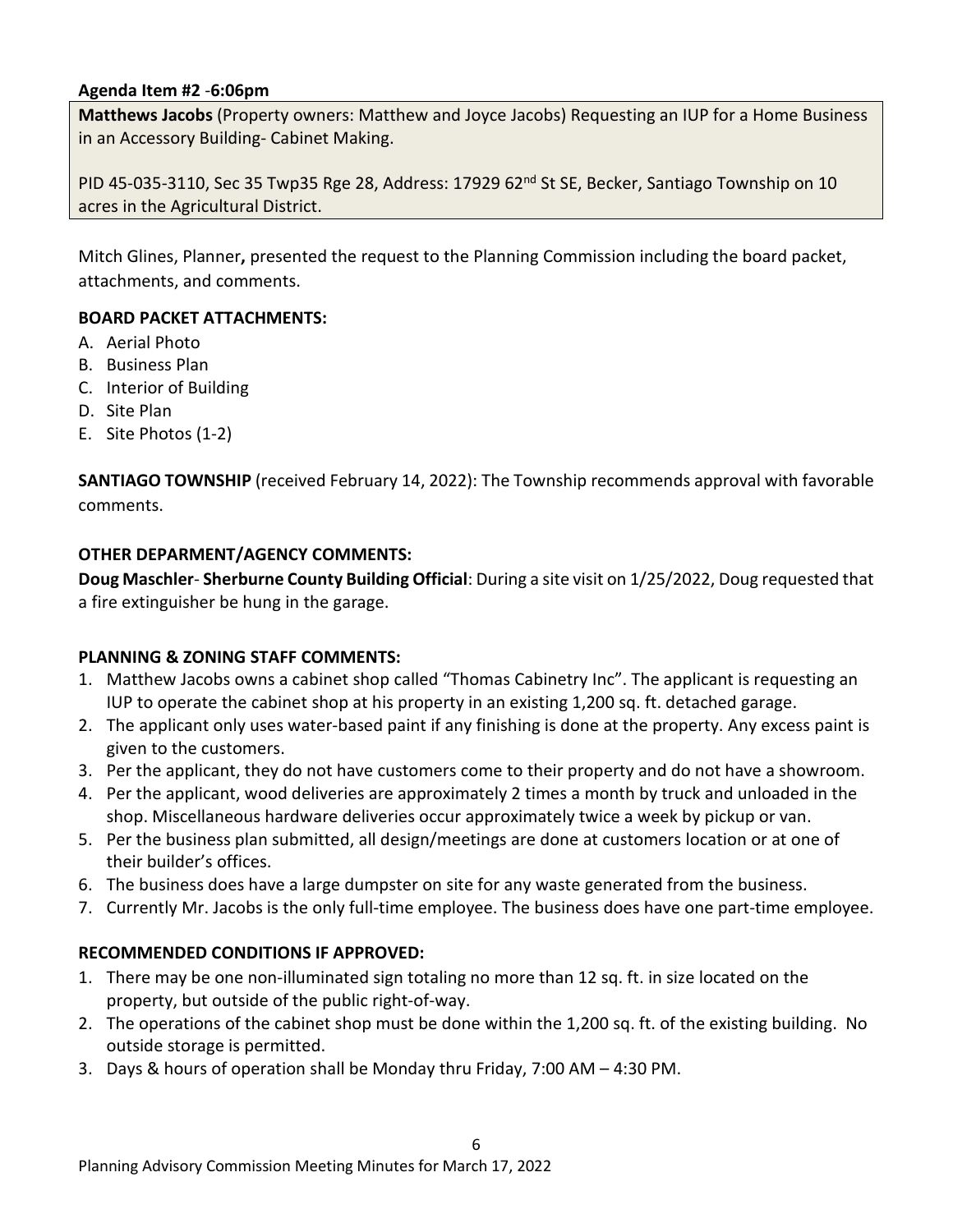- 4. Any solid or liquid waste must be handled and disposed of according to any applicable County or State regulations. If hazardous waste license is required by the MPCA, a copy of the license shall be provided to the County upon request.
- 5. There may be no more than two (2) employees (FTE) other than a member of the household residing on the premises.
- 6. Must hang a fire extinguisher in the garage.
- 7. If any customers come to the property, the vehicles must be parked in the area described in the site plan. (Packet Attachment D)
- 8. Excessive noise, glare, odors, traffic or other nuisances may be justification for the County to revoke or modify the terms of the Interim Use Permit.
- 9. There shall be no spray painting of cabinets on site.
- 10. The IUP is issued to Matthew and Joyce Jacobs and shall expire with a change in ownership of the property.
- 11. The property owner shall permit the County to inspect the property during normal business hours.

# **Planning Commission Discussion Followed:**

Lawrence asked if any spray painting, including rattle cans will be used at the site.

Glines stated that the applicants are aware of the Conditions and did not have any spray on site during the visit. If there is painting on site, water base paint is used and it is rolled on.

Lawrence asked if the concern is the spray paint or the type of paint that goes through a sprayer.

Glines replied, spray paint or an aerosol can as there is no exhaust or OSHA approved guidelines. Condition #9 states no spraying of paint.

Lawrence clarified that he was asking about spraying of any paint, whether it is water based or not.

Glines stated that the basis of this is for fumes. If there was a desire to have a booth for spraying, then this would need to be looked in to, but most home business do not have this type of set up.

Aubol stated that method of application is what Lawrence seems to be after.

Lawrence confirmed.

Demeules agreed; no air borne.

Matt Jacobs, 17929 62<sup>nd</sup> St SE, Becker, came forward as representative of the IUP application.

7

Lawrence asked the applicant if he can abide by the (11) recommended Conditions.

Applicant confirmed.

Adams asked how the noise is handled from saws and routers.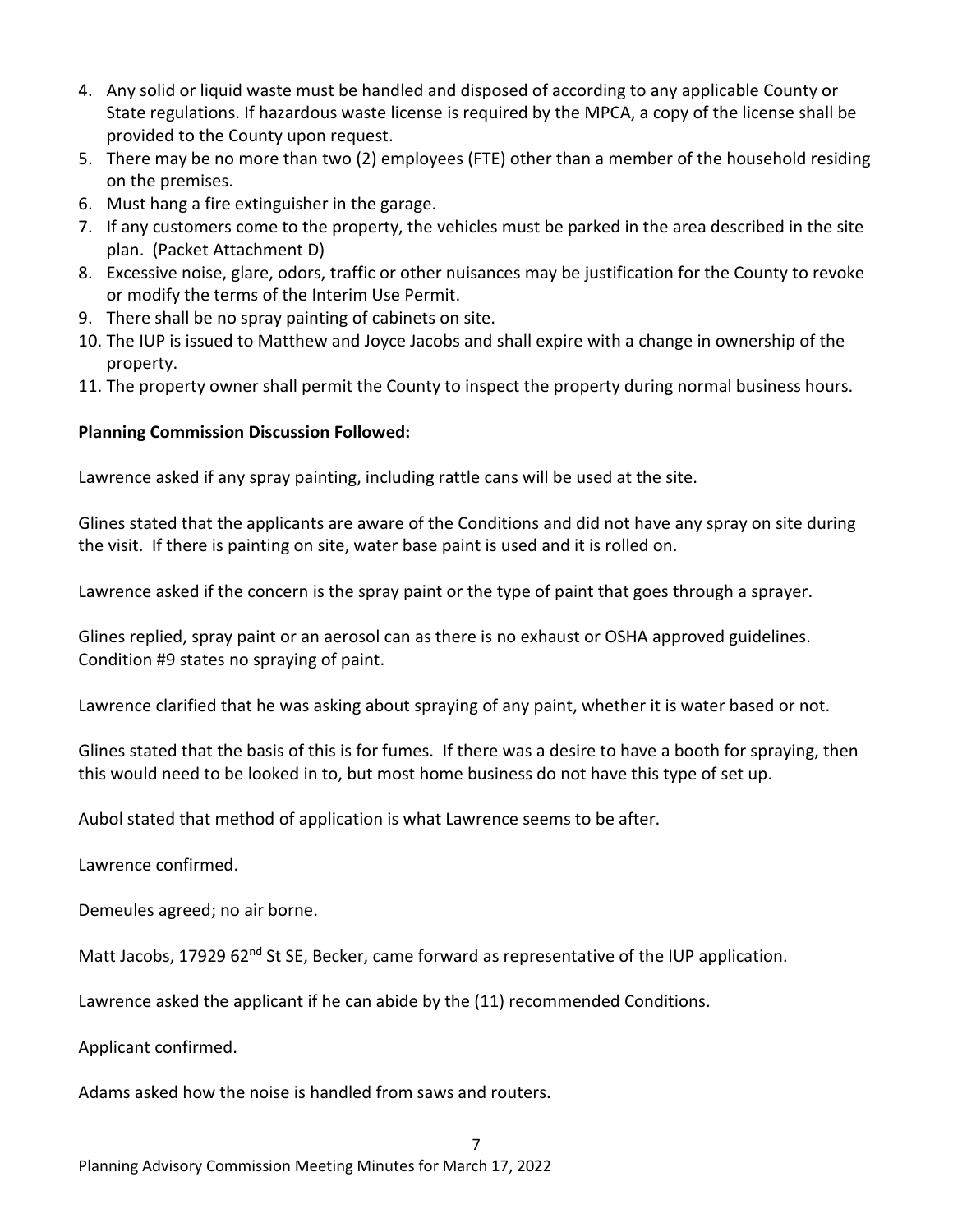Applicant stated that all of the doors stay closed. They are heated and air conditioned.

Adams asked if the applicant is sure that he wants to limit himself to no spraying of the cabinets.

Applicant stated that he does not want to do finishing. The water based would come in for minor touch ups on projects, which can be brushed or rolled on.

Lawrence opened the Public Hearing. No one from the public spoke nor were any comments received.

Nelson made a motion to close the Public Hearing. Adams seconded. The motion carried and the Public Hearing was closed.

Nelson asked if the applicant would like hours of operation to be until 5:00pm to cover his bases?

Applicant stated that it wouldn't hurt, but the employee leaves daily at 4:30pm.

Lawrence stated that what is set tonight is what is set indefinitely.

Applicant confirmed that it wouldn't hurt.

Glines stated that these hours are based off of the provided business plan.

Sims confirmed that Condition #3 is being updated to read, 7:00am-5:00pm.

Lawrence confirmed.

Aubol made a motion to recommend approval of the Interim Use Permit for a Home Business in an Accessory Building-Cabinet Making, with the recommended (11) Conditions, including the change to Condition #3. Demeules Seconded.

#### **Conditions:**

- 1. There may be one non-illuminated sign totaling no more than 12 sq. ft. in size located on the property, but outside of the public right-of-way.
- 2. The operations of the cabinet shop must be done within the 1,200 sq. ft. of the existing building. No outside storage is permitted.
- 3. Days & hours of operation shall be Monday thru Friday, 7:00 AM 5:00 PM.
- 4. Any solid or liquid waste must be handled and disposed of according to any applicable County or State regulations. If hazardous waste license is required by the MPCA, a copy of the license shall be provided to the County upon request.
- 5. There may be no more than two (2) employees (FTE) other than a member of the household residing on the premises.
- 6. Must hang a fire extinguisher in the garage.
- 7. If any customers come to the property, the vehicles must be parked in the area described in the site plan. (Packet Attachment D)

8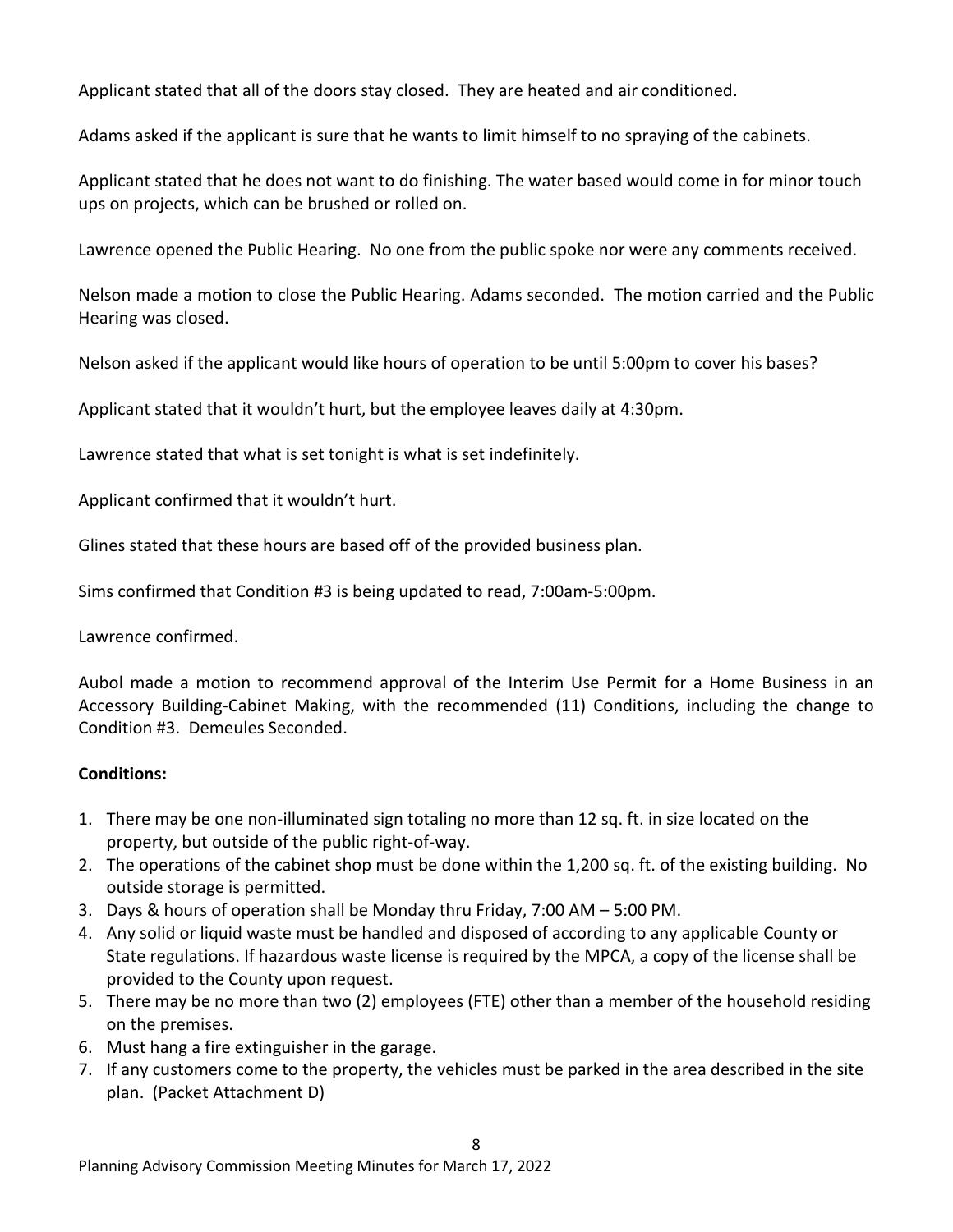- 8. Excessive noise, glare, odors, traffic or other nuisances may be justification for the County to revoke or modify the terms of the Interim Use Permit.
- 9. There shall be no spray painting of cabinets on site.
- 10. The IUP is issued to Matthew and Joyce Jacobs and shall expire with a change in ownership of the property.
- 11. The property owner shall permit the County to inspect the property during normal business hours.

## **FINDINGS:**

*No Interim Use Permit shall be approved or recommended for approval by the County Planning Commission unless said Commission shall find:*

*Glines read the Findings while Aubol provided a response.*

1. That the Interim Use will not be injurious to the use and enjoyment of other property in the immediate vicinity for the purposes already permitted, nor substantially diminish and impair property values within the immediate vicinity. **YES** or NO WHY?

# *Yes, the neighboring properties are 300' to the east and 500' to the west and 650' to the southeast. All work will be completed in the existing accessory building.*

2. That the establishment of the Interim Use will not impede the normal and orderly development and improvement of surrounding vacant property for uses predominant in the area. **YES** or NO WHY?

*Yes, Chapter 10, Goal 3, Policy 10, of the Comprehensive Plan (Economic Development) "It is the County's policy to support local job creation and business expansion by allowing small businesses in appropriate areas, including home businesses." Allowing businesses at a home allows the County to place conditions that are enforceable while allowing the applicant to continue to operate and not cause a nuisance to the surrounding areas.* 

3. That adequate utilities, access roads, drainage and other necessary facilities have been or are being provided. **YES** or NO WHY?

*Yes, the applicant is using an existing detached garage and is not requesting additional utilities beyond what a normal residence would require.*

4. That adequate measures have been or will be taken to provide sufficient off-street parking and loading space to serve the proposed use. **YES** or NO WHY?

# *Yes, the applicant owns 10 acres and is requesting to use 910 sq. ft. (.019 acres) for parking.*

5. That adequate measures have been or will be taken to prevent or control offensive odor, fumes, dust, noise and vibration, so that none of these will constitute a nuisance, and to control lighted signs and other lights in such a manner that no disturbance to neighboring properties will result. **YES** or NO WHY?

9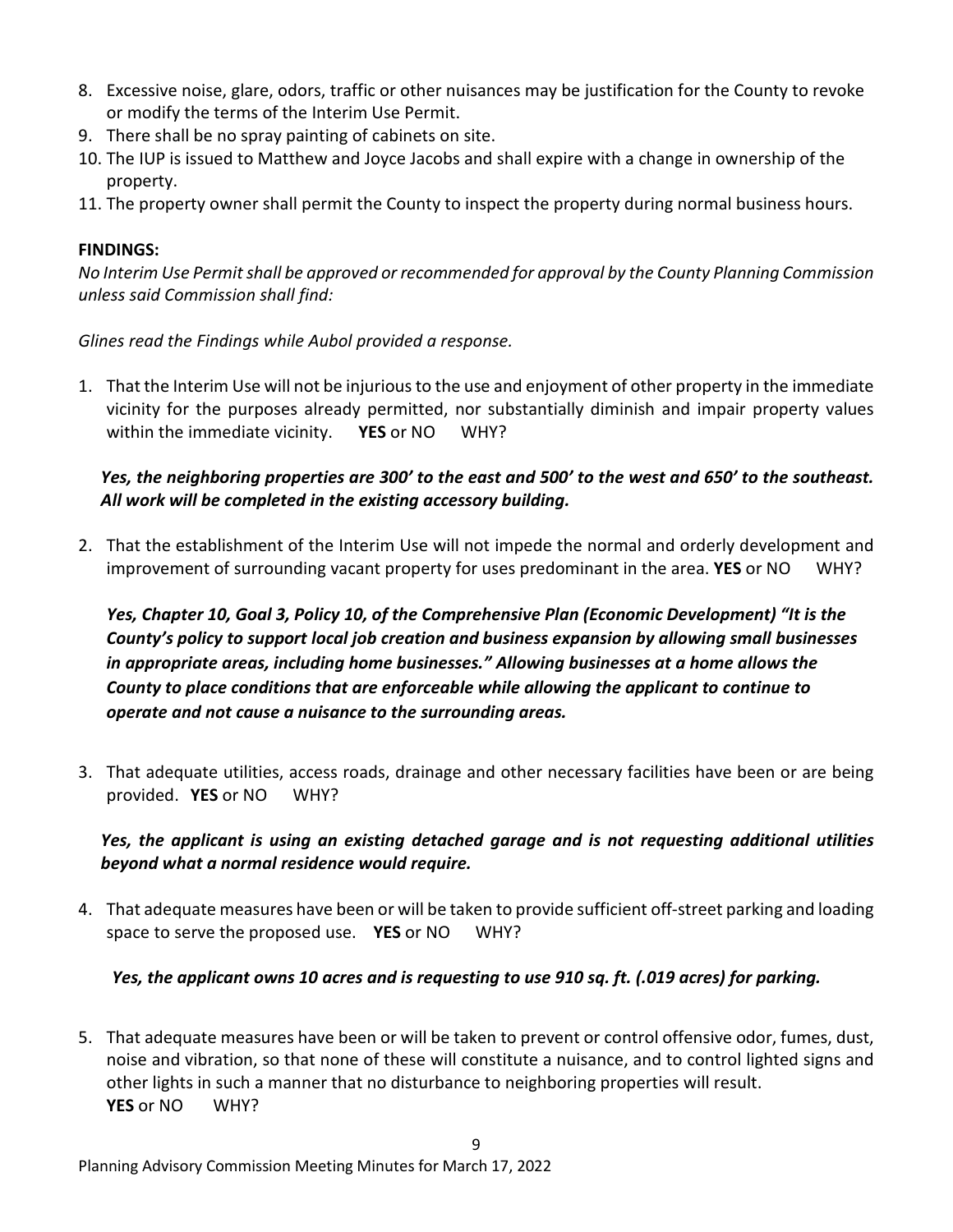# *Yes, the conditions that are proposed to be placed on the IUP, if approved, will address the concerns in #5. There will be one non-illuminated sign on the property outside of the public right of way. Days of operation are to be 7:00am – 5:00pm Monday thru Friday. There will be no spraying of paint in the building.*

*The motion carried and the Interim Use Permit for a Home Business in an Accessory Structure-Cabinet Making is recommended for approval to the County Board with the (11) recommended Conditions and Findings of Fact.*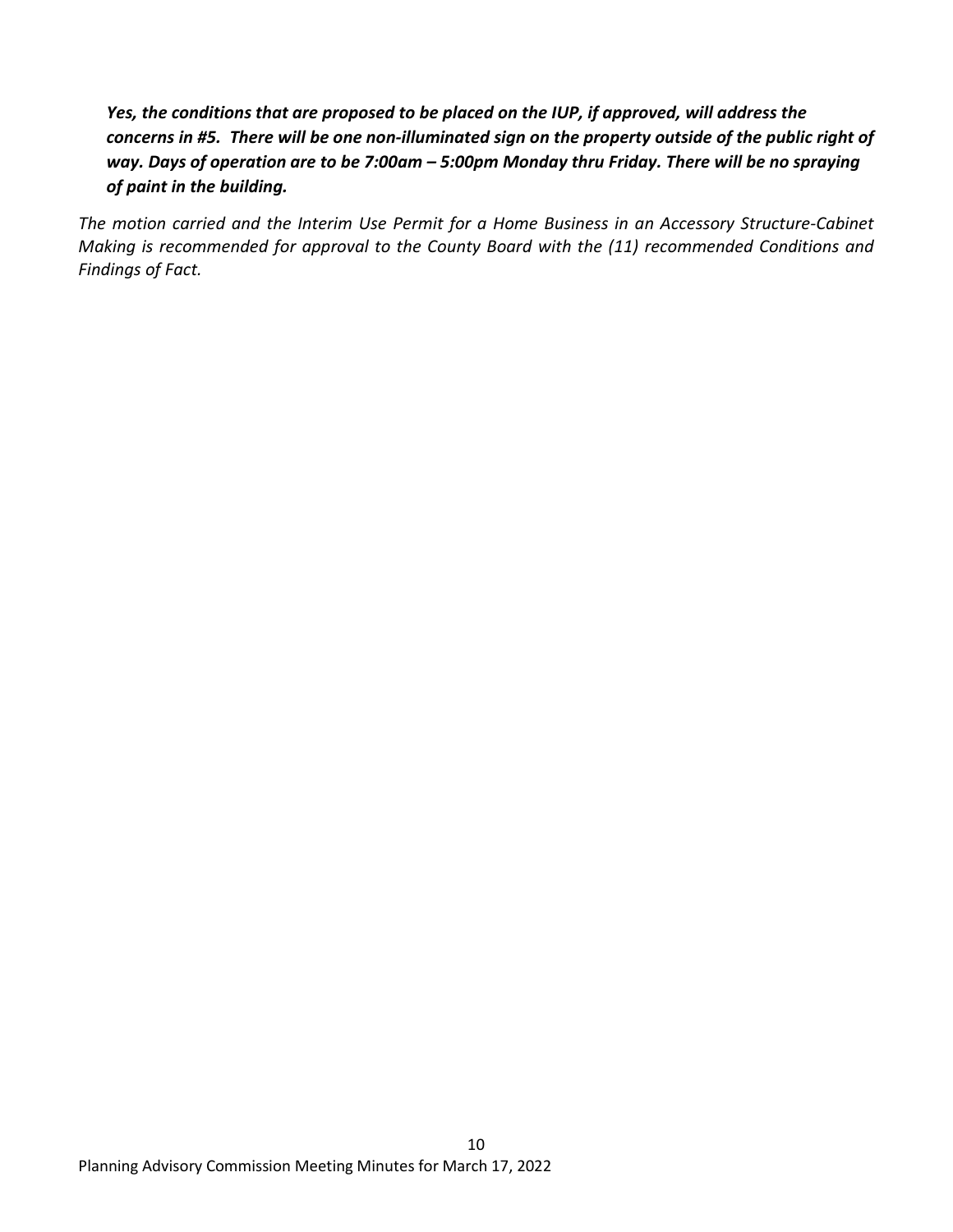### **Agenda Item #3 -6:17pm**

**Timothy Reber** (Property owners: Timothy and Jody Reber) Requesting a CUP for a Personal Storage Structure.

PID's 40-404-0435, 0440, Sec 23 Twp 35 Rge 29, Clear Lake, Palmer Township on .5 acres in the Agricultural Zoning District and within the Shoreland Overlay District of Lake Julia.

Mitch Glines, Planner**,** presented the request to the Planning Commission including the board packet, attachments, and comments.

### **BOARD PACKET ATTACHMENTS:**

- A. Aerial Photo
- B. Explanation of Request
- C. Survey
- D. Site Plan
- E. Building Elevations/Floor Plan (1-2)
- F. Site Photo

**PALMER TOWNSHIP** (received February 15, 2022): Palmer Township sees no issues with the CUP as presented as long as all County regulations are followed. There are many such structures in the neighborhood.

#### **OTHER DEPARMENT/AGENCY COMMENTS:**

James Bedell (DNR): No comments received.

#### **PLANNING & ZONING STAFF COMMENTS:**

- 1. The applicant is requesting to construct a 30'x40' (1,200 sq. ft.) Personal Storage Structure.
- 2. The applicant owns the two parcels (40-404-0435,0440) which will be combined to create one lot. The applicant has submitted the required lot combination form to the Auditor's Office to have the two lots combined creating one lot.
- 3. The proposed location of the Personal Storage Structure is positioned to accommodate a future house, well and septic system.
- 4. The applicants own a cabin across the street on 115<sup>th</sup> Ave SE on Lake Julia.
- 5. The property was surveyed in 2021 (Packet Attachment C).
- 6. Per the applicant, the building will be 22' to the peak.
- 7. The proposed sidewalls of the building are over 14' (16'4"). Engineered plans have been received and approved the Building Department.
- 8. The impervious surface on the lot is proposed to be 9% with the building and driveway. This leaves 16% of impervious surface for a house to be built in the future.
- 9. There are no other buildings, septic or wells currently on this property.

#### **RECOMMENDED CONDITIONS IF APPROVED:**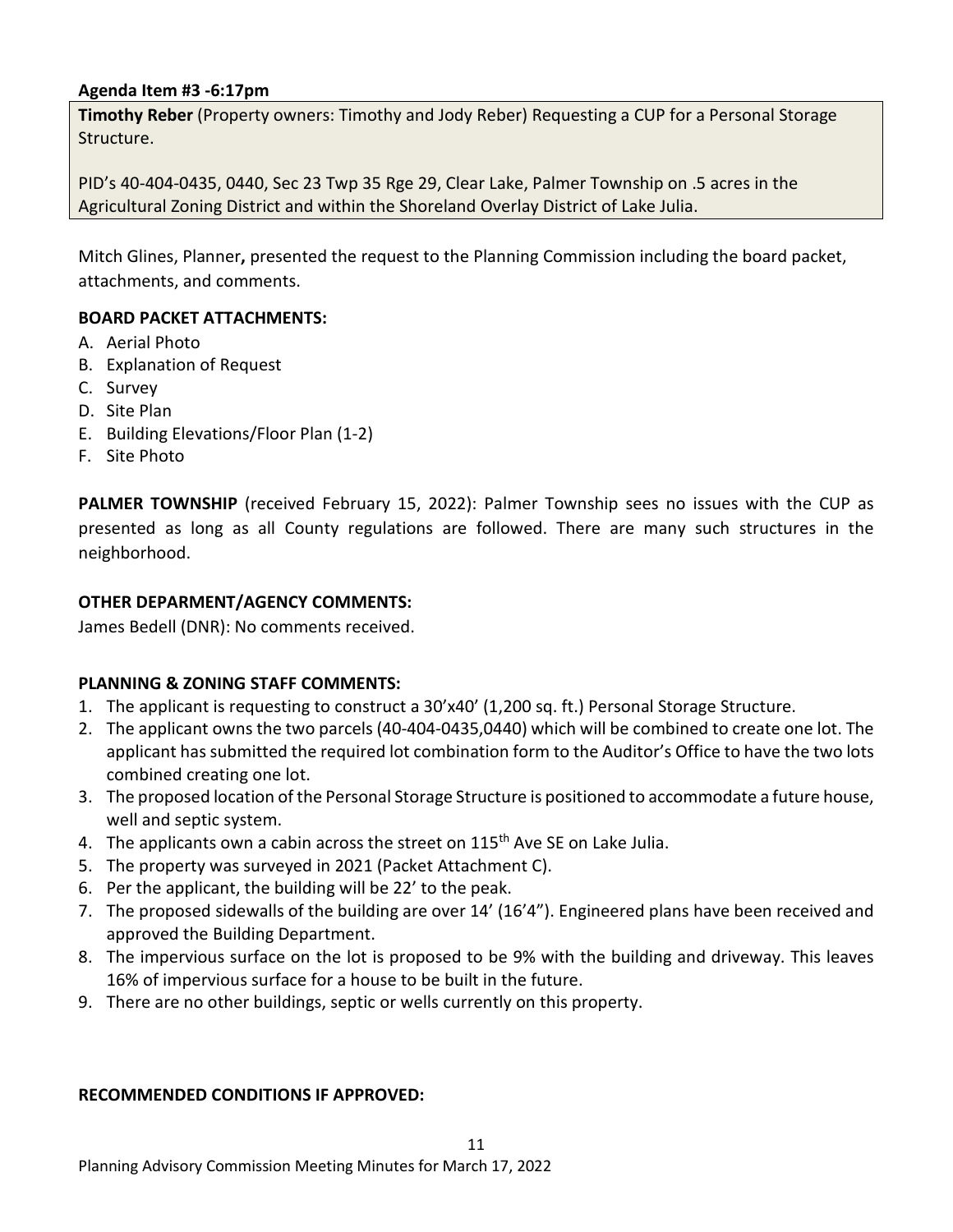- 1. The applicant must obtain a building permit and comply with County's Zoning Ordinance and the 2015 Minnesota State Building Code.
- 2. The Personal Storage Structure cannot be used as dwelling unit or for any business purpose.
- 3. The Personal Storage Structure is not permitted to have plumbing or a floor drain.
- 4. The maximum height of the structure is 25 feet from the ground to the peak.

## **Planning Commission Discussion Followed:**

Tim Reber, 4520 115<sup>th</sup> Ave SE, Clear Lake, came forward as representative of the CUP application.

Lawrence opened the Public Hearing. No one from the public spoke nor were any comments received.

Nelson made a motion to close the Public Hearing. Jehoich seconded. The motion carried and the Public Hearing was closed.

Demeules made a motion to recommend approval of the Conditional Use Permit for a Personal Storage Structure with the recommended (4) Conditions and Findings of Fact. Vandereyk seconded.

# **Conditions:**

- 1. The applicant must obtain a building permit and comply with County's Zoning Ordinance and the 2015 Minnesota State Building Code.
- 2. The Personal Storage Structure cannot be used as dwelling unit or for any business purpose.
- 3. The Personal Storage Structure is not permitted to have plumbing or a floor drain.
- 4. The maximum height of the structure is 25 feet from the ground to the peak.

## **FINDINGS:**

*No Conditional Use Permit shall be approved or recommended for approval by the County Planning Commission unless said Commission shall find:*

*Glines read the Findings while Demeules provided a response.*

1. That the Conditional Use will not be injurious to the use and enjoyment of other property in the immediate vicinity for the purposes already permitted, nor substantially diminish and impair property values within the immediate vicinity. **YES** or NO WHY?

# *Yes, the proposed use is a personal storage structure. It is not anticipated to diminish and impair values within the immediate area.*

2. That the establishment of the Conditional Use will not impede the normal and orderly development and improvement of surrounding vacant property for uses predominant in the area. **YES** or NO WHY?

*Yes, the proposed use will be used as a personal garage. There is enough property to accommodate for a future house and a septic system if desired.*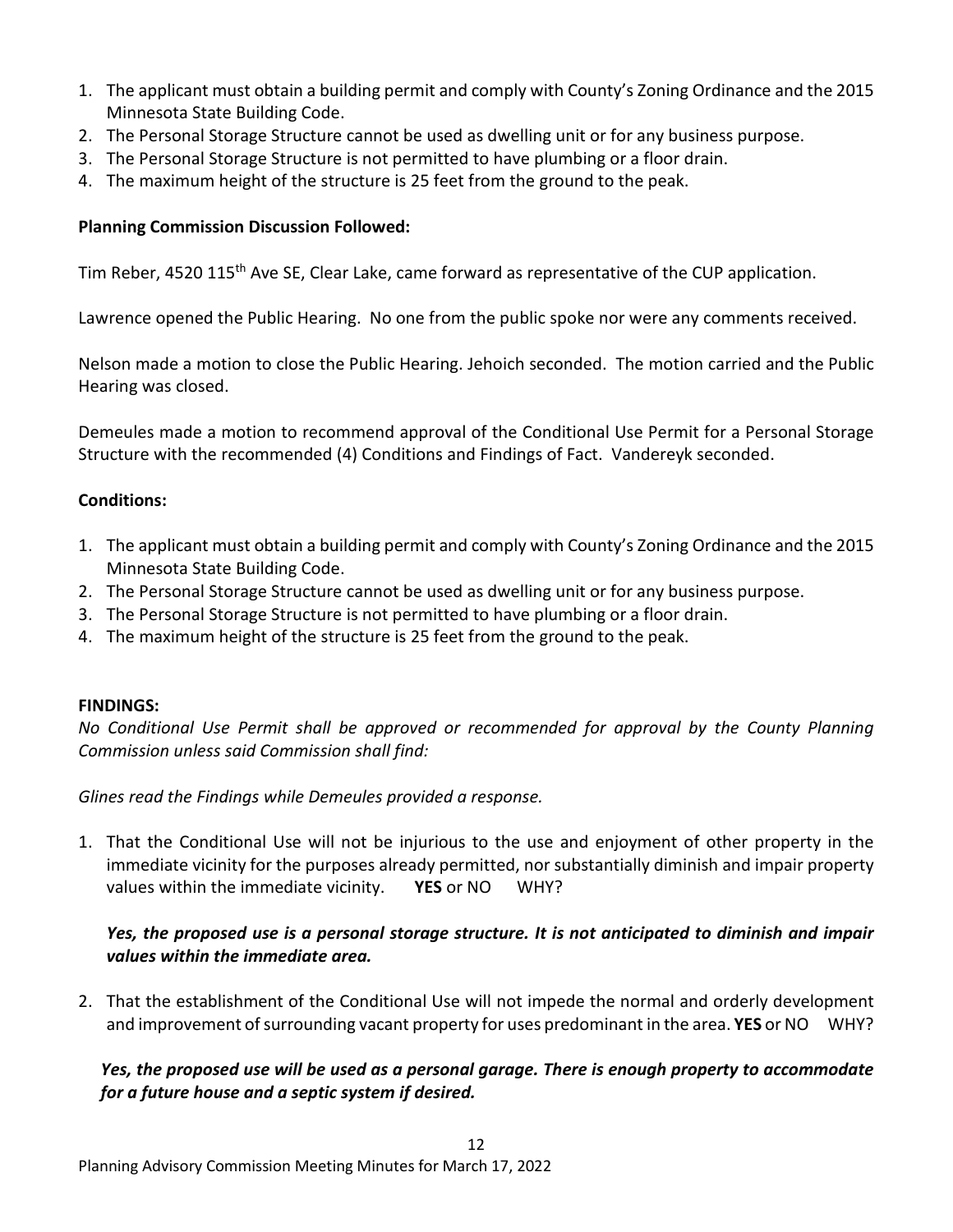3. That adequate utilities, access roads, drainage and other necessary facilities have been or are being provided. **YES** or NO WHY?

# *Yes, the applicant is not requesting additional utilities beyond what a normal residence would require.*

4. That adequate measures have been or will be taken to provide sufficient off-street parking and loading space to serve the proposed use. **YES** or NO WHY?

## *Yes, the applicant has sufficient parking space to accommodate the proposed use.*

5. That adequate measures have been or will be taken to prevent or control offensive odor, fumes, dust, noise and vibration, so that none of these will constitute a nuisance, and to control lighted signs and other lights in such a manner that no disturbance to neighboring properties will result. **YES** or NO WHY?

# **Yes**, *it is not anticipated to cause offensive odor, fumes, dust, noise and vibration to the immediate area. It will be used as a personal garage.*

*The motion carried and the Conditional Use Permit for a Personal Storage Structure is recommended for approval to the County Board with the (4) recommended Conditions and Findings of Fact.*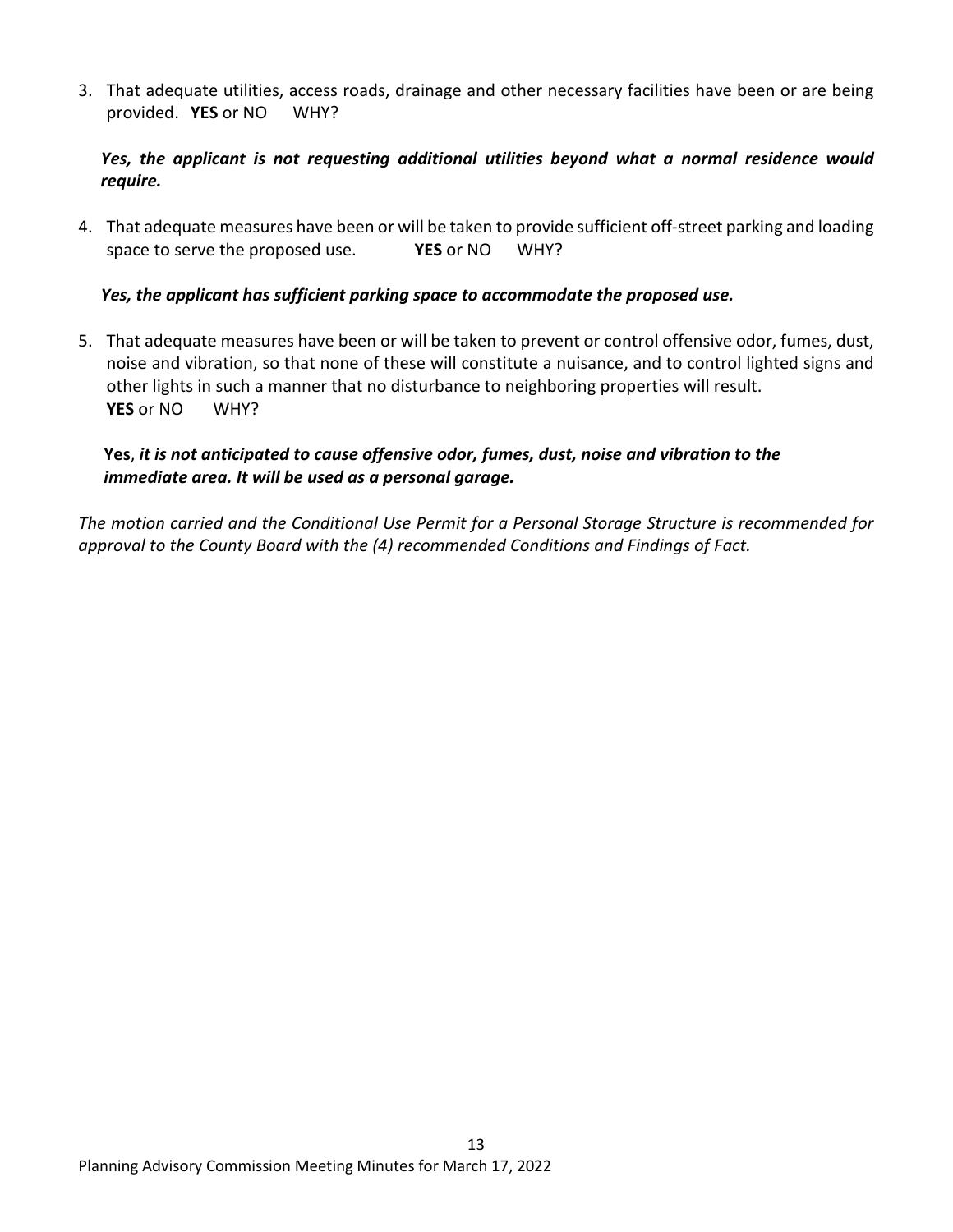#### **Agenda Item #4- 6:23pm**

**Sand Dune Properties MN LLC:** Request Preliminary Residential Standard Plat of "**PINE CREST ESTATES WEST**" Consisting of (23) lots.

PID # 35-008-4305. Legal Desc: All that part of the SW 1/4 (full legal on file). Sec 8, Twp 34, Rge 27, Orrock Township. 71.53 acres in the General Rural District.

Marc Schneider, Senior Planner, presented the request to the Planning Commission including the board packet, attachments, and comments.

### **BOARD PACKET ATTACHMENTS:**

- A. Aerial Photo
- B. Preliminary Survey (February 4, 2022)
- C. Site Development Plans 1-11 (February 4, 2022)

**ORROCK TOWNSHIP** (received February 23, 2022): The board recommends approval of the preliminary plat. The township will have 180th Street NW paved.

**Kevin Kruger, WSB Township Engineer** (March 1, 2022): The plans are approved with a list below summarizing the items of concern for the preliminary grading and drainage plans. The board will be working with the developer on planning to install swing-away mailboxes in the development.

- 1. Ensure all driveway locations will allow for the grade at the tie in point to the roadway being 5% or less.
- 2. If seeding has not taken with existing topsoil after three inspections, then topsoil borrow may be required. This will be required along with blanket and seeding in all drainage areas.
- 3. Provide a sequence of work for grading the lots, addressing temporary and permanent erosion control measures.
- 4. Show typical detail for the infiltration basins; they must contain a mixture of sand/compost to allow plant growth.
- 5. Address how the ditch grades need to be established to prevent erosion in the sandy soils.

## **OTHER DEPARTMENT/AGENCY COMMENTS:**

**David Roedel, Deputy County Engineer** (February 17 and March 4, 2022): I will continue to work with developer and township on a cost share agreement for the construction of the turn and bypass lane and the addition of the township street construction of 180th Street.

- 1. No concerns with the Preliminary Plat.
- 2. As discussed with the developer, the proposed improvements show 23 lots with primary access directly onto County State Aid Highway (CSAH) 4. Per the County Board approved 2019 Long Range Transportation plan, a right turn lane is required for 10 or more lots and a bypass lane is required for 20 or more lots to be constructed on CSAH 4. These improvements will be paid for by the developer. A developers Agreement will be prepared by the County Attorney's office for execution.
- 3. The Sherburne County Public Works Department will require park dedication fees for the 23 lots at \$1200 per lot, totaling \$27,600. Park fees must be paid prior to the Public Works Department signing the plat mylars.

14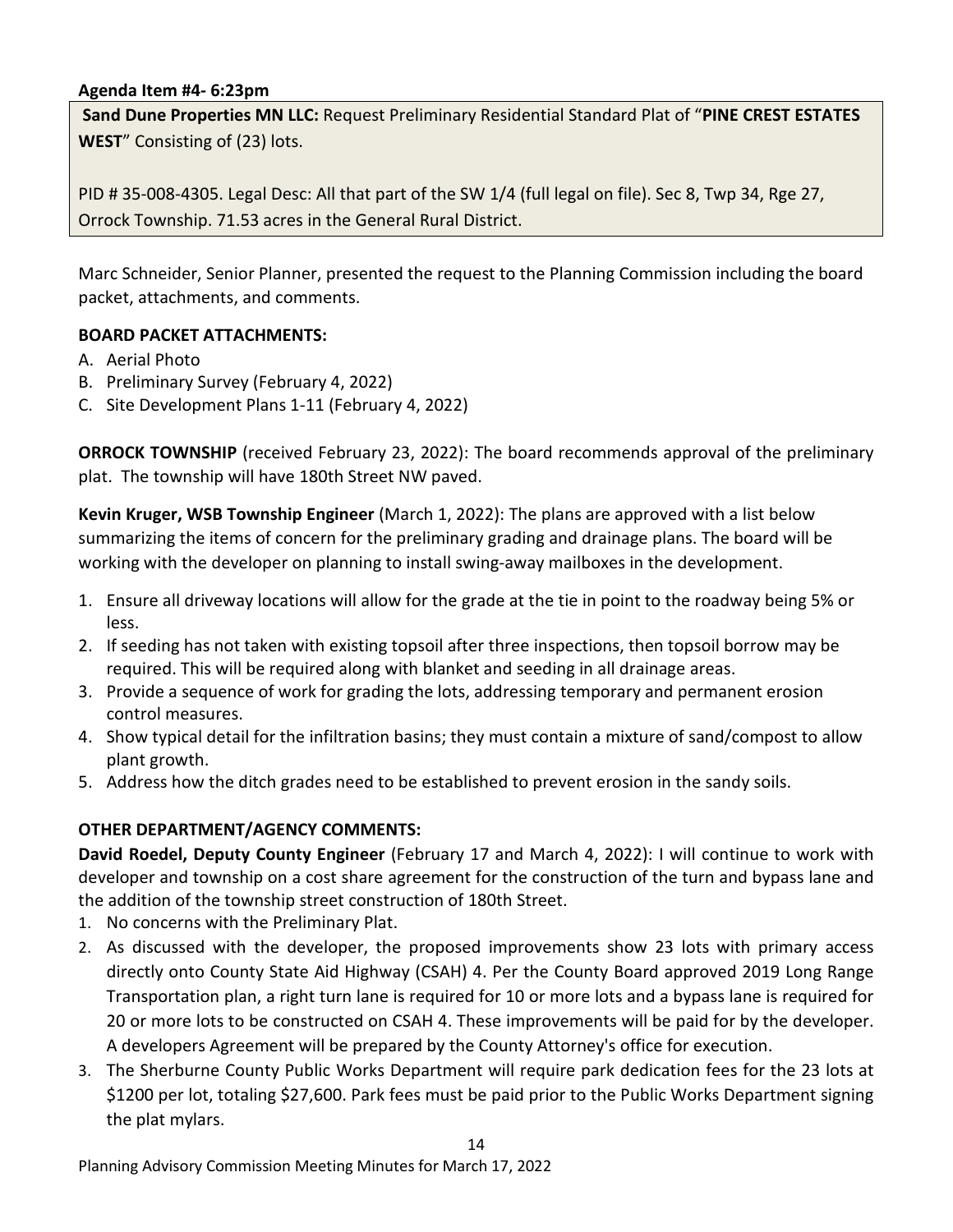## **Russ Heiling, County Surveyor** (February 8, 2022):

- 1. Note that lot acreage and drainage easements were not calculated/verified.
- 2. Future planning for this area should include consideration for Parcel 35-008-4405 (the one rod, 16.5 foot, exception along the east line of the proposed plat).
- 3. Please consult the County Engineer for access and additional lane requirements for CSAH 4.
- 4. Possible driveway and wood fencing encroachments should be addressed. Title work may reveal recorded easements for these items.
- 5. When submitted for final plat check, Public Works will require a current title commitment, a final check fee and Park fees, if applicable.

**Mike Lindenau, County Ditch Inspector** (February 7, 2022): I have no issues. Does not benefit from County Ditch.

**Bonnie Jacobs, County Property Tax Manager** (February 7, 2022): No concerns. Would need to pay proposed 2022 property taxes

**MN DNR:** No Comments received.

## **PLANNING & ZONING STAFF COMMENTS:**

- 1. This proposed preliminary plat consists of 23 lots on 71.53-acres. There will be approximately 3,900 feet of new road developed with this plat and dedicated to Orrock Township. An additional 800 feet of the minimum maintenance road of 180<sup>th</sup> will be paved.
- 2. According to the Grading, Drainage and Sediment Plans (Packet Attachments C-7 & 8), fill is proposed on Lot 5, Block 2 and Lots 3 & 4, Block 3 where the building sites are shown. Zoning Staff is recommending a condition of approval be the fill soils are compacted and certified for building by a Geotechnical Engineer prior to a building permit being issued.
- 3. According to the Grading, Drainage and Sediment Plans on Lot 5, Block 2 the developer is proposing to bring in fill. Staff has concerns about the amount of undisturbed soils that will be available for the primary and secondary septic systems. Staff is recommending a condition of approval that a septic drainfield area be delineated (i.e. fenced) and protected for the duration of the grading and excavating of this plat.
- 4. On the Preliminary Plat there is a "Wooden Fence, Driveway and Debris (has been removed)" shown on Lots 1& 2, Block 1 which will need to be removed prior to final plat approval. The developers have met with the adjacent property owner and will remove the encroachment prior to final plat. The debris has been removed.
- 5. Lots 1-5, Block 2 has an existing driveway that is listed on the Preliminary Plat as "To Be Abandoned/Removed". This driveway served as the access to PID 35-017-1100 owned by Donald Kringlund. According to the developer, Mr. Kringlund has expressed he will cease to use this driveway and will connect his driveway to  $177<sup>th</sup>$  St NW once constructed. A short section of this driveway encroaches into State own land PID (35-017-1200). To ensure the State of Minnesota has no rights to this driveway the Developer has made contact with the state and waiting for their response.
- 6. The applicant has had a title commitment completed by Home Security Abstract and Title Company in September 2021 and no additional easements regarding driveways or encroachment are contained in the commitment.
- 7. A wetland delineation was completed, and a Notice of Decision was approved on December 15, 2021. No wetland impacts are proposed.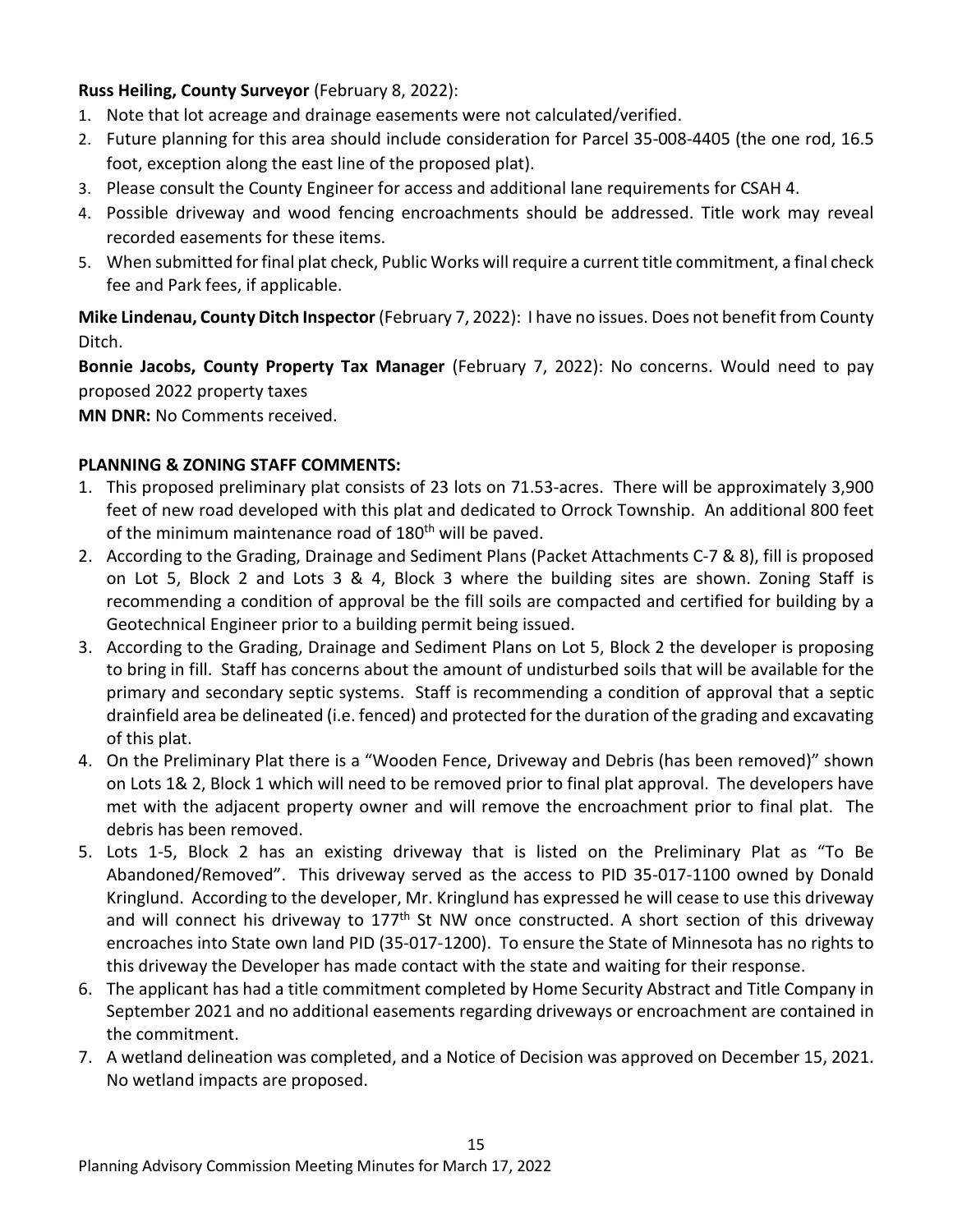- 8. Lots 1, 2,3, Block 1 and Lots 1, 2, 3, Block 2 are heavily wooded with coniferous trees. When these lots are built upon the Building Permits will require compliance with Building in Fire Prone Areas standard found in Section 17 (General Regulations), Subd. 12 (Building in Fire Prone Areas) of the Zoning Ordinance.
- 9. There are no existing structures or septic systems on the property.
- 10. Zoning staff was made aware after this plat was published for public hearing that there is a Road Order from 1881 that declared a public highway on the southern lot line of the subject parcel. The Road Order established 66 feet of right of way.

# **RECOMMENDED CONDITIONS IF APPROVED:**

- 1. The Developer shall show Clear Title to the Zoning Department prior to the preliminary plat going to County Board for approval.
- 2. Orrock Town Board Resolution Vacating Road Order dated May 30, 1881, filed October 10, 1881, shall be recorded with the Final Plat.
- 3. Preliminary plat drawing must be updated to reflect Orrock Town Board Resolution Vacating Road Order prior to the preliminary plat going to Count Board for approval. If road right-of-way is remaining on land south the subject property (35-008-4305) then updated plat drawing must reflect 67ft road setback on Lots 7 & 8 Block 2 and Lot 5 Block 3.
- 4. A right turn lane and a bypass lane is required to be constructed on CSAH 4. These improvements will be paid for by the developer.
- 5. The driveway encroachments on Lots 1-5, Block 2 and Lots 1 & 2, Block 1 must be removed once the internal roads have been installed.
- 6. The Developers shall enter into a Developer's Agreement with the County Attorney's Office to ensure all conditions of the plat are met.
- 7. Park dedication fees for 23 lots at \$1,200.00 per lot, totaling \$27,600. Park fees must be paid prior to the Public Works Dept signing the plat mylars.
- 8. The fence encroachments identified on Lot 2; Block 1 shall be removed prior to Zoning signing the mylars.
- 9. For Lot 5, Block 2 and Lots 3 & 4, Block 3 the fill soils be compacted and certified for building by a Geotechnical Engineer prior to a building permit being issued.
- 10. Lot 5, Block 2 the septic area must be protected prior to land disturbing activities.
- 11. A copy of the NPDES permit for this project must be submitted to the Zoning Department prior to any ground disturbing activities taking place on site.
- 12. A Stormwater and Erosion Control Permit application is required to be submitted to the Zoning Department prior to any ground disturbing activities taking place on site.
- 13. The plat shall be recorded in the Office of the County Recorder/Register of Titles, subject to recording fees, within one year of County Board approval of Final Plat.

## **Planning Commission Discussion Followed:**

Schneider stated that a new Staff Comment (#10) as well as 3 Recommended Conditions (#1-#3) were added as new information came to light yesterday. A road order was established from 1881 that was not caught in the Title Search, this is 66ft wide and runs along the entirety of the property. Zoning staff has consulted with the County Attorney Office, the township and the developer on the revised conditions.

16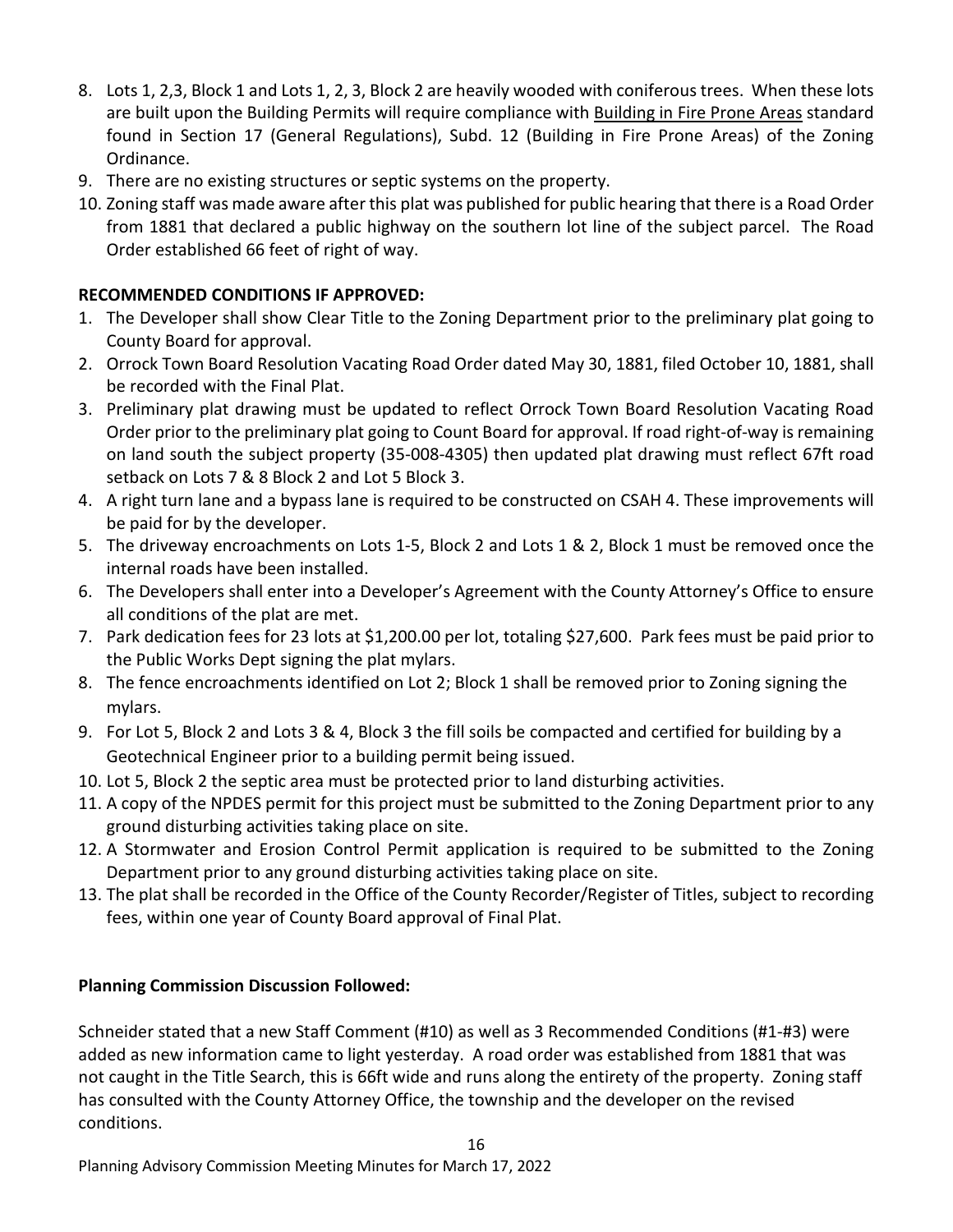Lawrence asked for clarification on where this road is located.

Schneider replied, on the Southern lot line of the property.

Waytashek clarified that the road order was 33 ft on this property and 33 ft on the adjoining property.

Schneider confirmed that the road order splits it, so it's 33 ft on each lot line. There is no formal road there, but according to the road order there is. With the additional Conditions this makes for (13) Conditions.

Lawrence asked if these additional Conditions are on behalf of the township.

Schneider stated that these issues are to be resolved before this plat goes to County Board for approval.

Seth Monroe, Rum River Land Surveyors and Engineers, 505 First Street, Princeton, came forward as the representative of the plat application. He noted that the developers are also present if there are questions. They have worked with Sherburne County since inception of this project, including the County Highway Department. They have worked with the township to address the concerns on 183<sup>rd</sup> St and have started to work with the township on the new road issue.

Adams stated that there are a number of issues with roads from the 1880s, some of which have never been built and most are on state land.

Monroe stated that this particular road order, starts just east of Big Lake near County Road 5, snakes through the snowmobile trail, coming up through the Sand Dunes state forest, heads off into the refuge, and travels 9-10 miles. Review of the aerial photos from 1938 and the County Surveyors' review of old plat books show that the road was never constructed and didn't show up on the plat books. He added that Orrock Township has been great to work with.

Lawrence asked if Monroe understands and can abide by the recommended (13) Conditions, including the added (3) Conditions.

Monroe confirmed and added that Schneider had given him clarification on some of the Conditions and he is comfortable with them now.

Nelson asked when Park Fees were increased and if there was a Public Hearing.

Schneider stated that these increased in 2022 and the Public Works department would have been involved with that.

Waytashek added that a Public Hearing would have been held for the fee increase.

Monroe stated that County handouts still refer to the prior Park Fees of \$800.

Lawrence asked Waytashek to provide documentation that there was a Public Hearing.

17

Planning Advisory Commission Meeting Minutes for March 17, 2022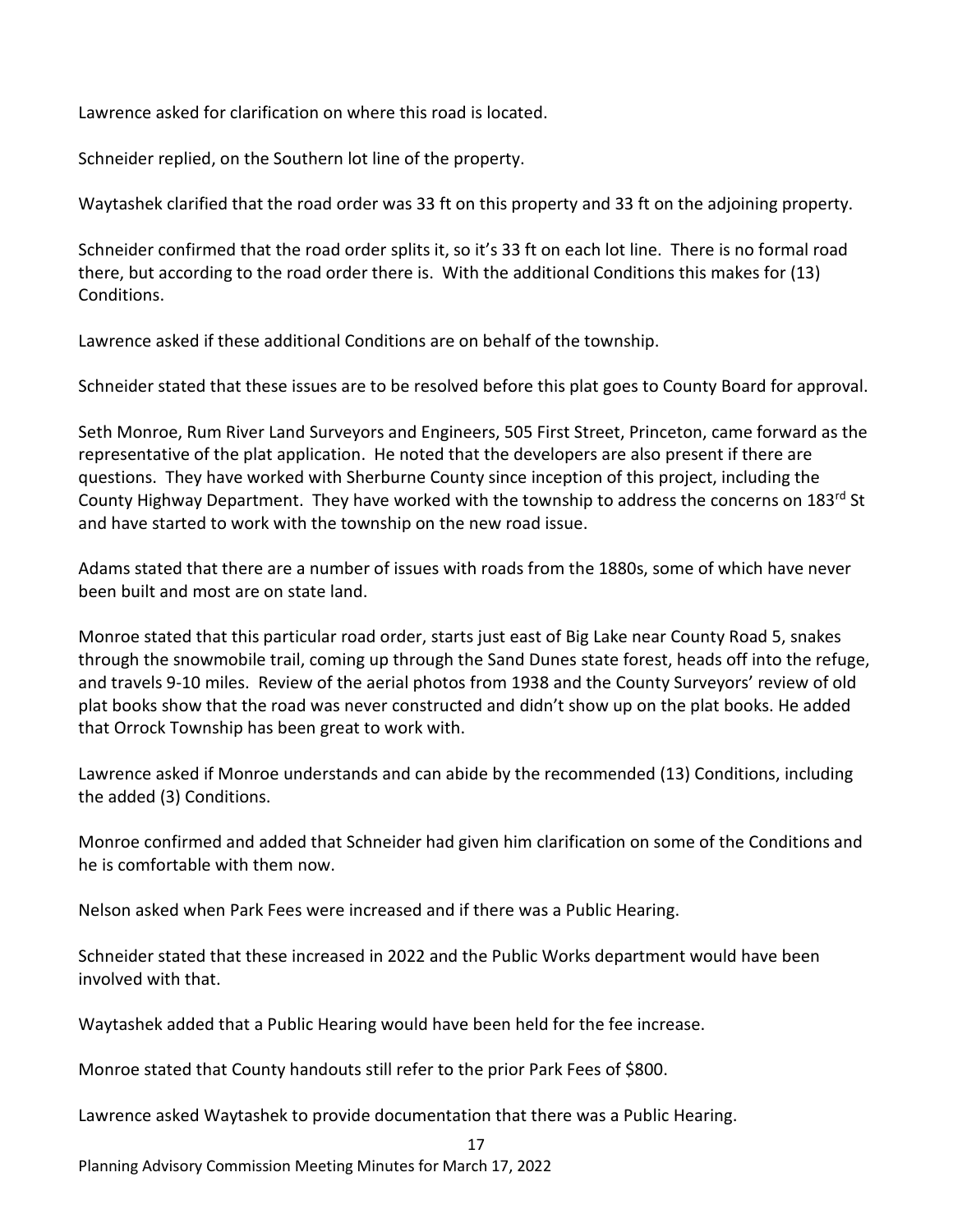Waytashek confirmed.

Lawrence went on to say that the Townships should be involved in this and/or be notified of the Public Hearing.

Waytashek replied that she would let Public Works know.

Aubol asked about comments from Kevin Kreuger from WSB, item #2, is there a concern about the type of soil and its ability to sustain any type of vegetation? It is really sandy.

Monroe stated that the issue of growing grass has been brought up when they met with the Township Engineer and that we may need to bring in topsoil to get grass to grow.

Aubol had read, topsoil borrow, and he thought that it would have to be imported. He questioned the language.

Monroe stated that many times engineers indicate it as borrow and its most likely listed in the MnDOT specs as borrow when you are getting it from somewhere else.

Lawrence stated that this would be a part of the Developers Agreement.

Monroe stated that the township has their own engineering standards and soil stabilization requirements that will be met.

Lawrence added that this is the reason that you won't see this as a Condition as it's in the Developers Agreement.

Lawrence opened the Public Hearing.

Don Kringlund, 26103 180<sup>th</sup> St NW, Big Lake came forward. He stated that he is the guy with the crooked driveway from when his dad and grandma purchased the land in 1955. This is literally two tracks through the sand. This is their driveway. He is glad to hear that there is access as it is their only access at this point in time.

Lawrence asked if Kringlund was aware that his driveway may be moved.

Kringlund stated that he had come by and talked to him.

Lawrence asked if it's possible to have the driveway moved.

Kringlund replied that they have little roads all over for their Christmas Tree Farm. They are all little 2 lanes in the sand and they can be flexible on this. He then referred to the aerial and asked if the County is aware of the rod that is going up and if that will be an issue.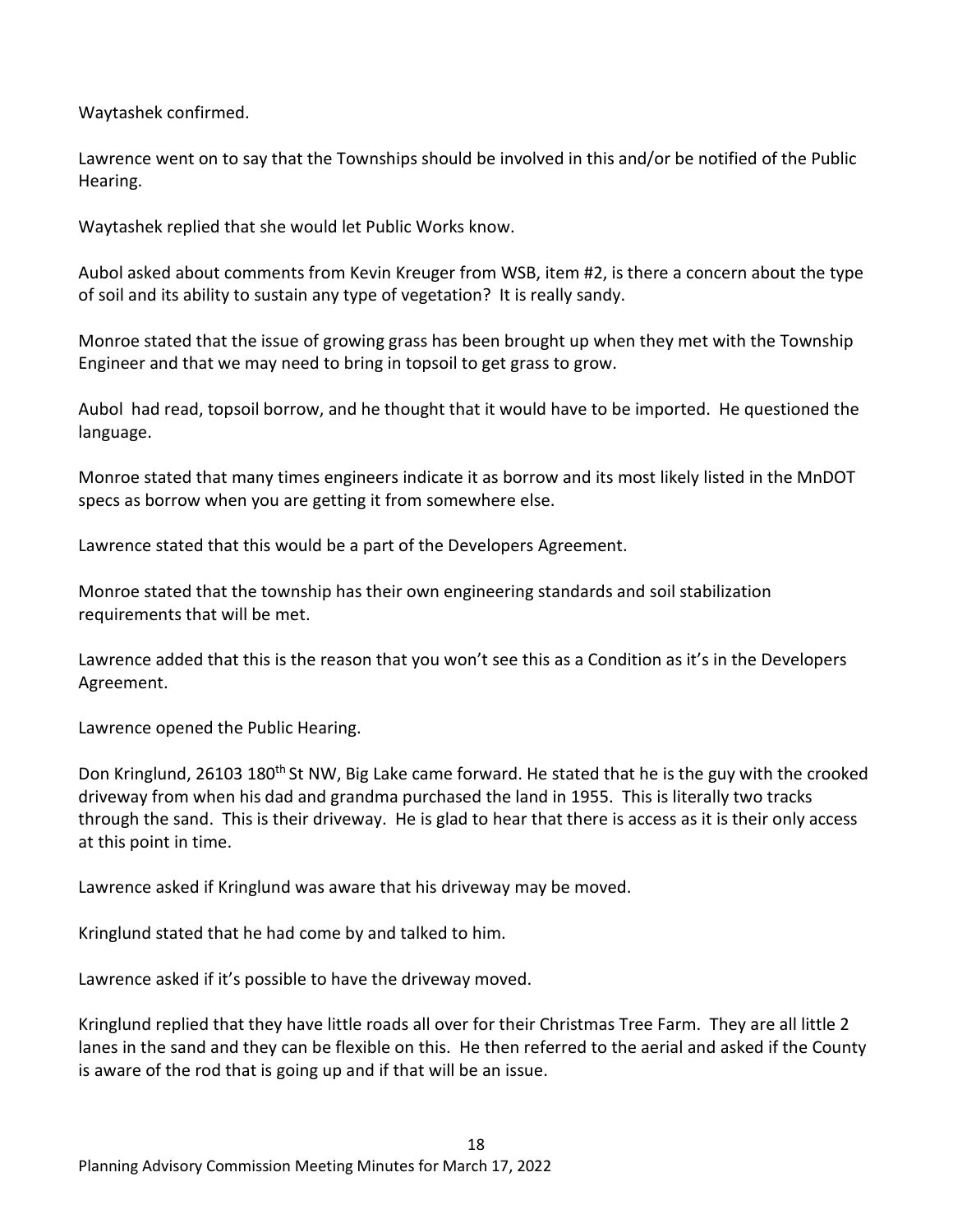Schneider confirmed that this is in the staff report and is 16.5 feet going up to County Road 4. This is not a part of this plat and is on a separate parcel that is owned by Kringlund.

Kringlund then asked if the lots are limited to 5 acres in Sherburne County, in this area.

Lawrence stated that is has been 2.5 acres in the General Rural District.

Schneider stated that the Agricultural District, mostly in the Western portion of the County, is limited to 5 acres. This type of development is consistent with that has been happening in the Eastern part of the County.

Kringlund confirmed and said that his main concern is that they have access.

Lawrence stated that Kringlund will be using the new street that will be put in.

Kringlund agreed that they would use the main road that goes through, then asked where their corner will be. Kringlund also asked if the address will be changed even though the physical location will remain the same.

Waytashek stated that they could call Public Works and talk with Brett to confirm if the address will stay the same.

Lawrence stated that a temporary cul-de-sac will be put in near Kringlund' s property.

Marleen Jensen, 17517 263<sup>rd</sup> Ave NW, Big Lake came forward. She has had a tough time understanding what is being said. How will this effect those that live in the area? Will it up the taxes? Will it up the property value? Lower the property value?

Adams stated that he has no idea, but doesn't think that a development like this devalue the property as it's a nice addition to the area.

Lawrence stated that there will be more traffic in the area. As far as home values, there is the potential that it will increase the property values in the area, he doesn't see them decreasing. This is just as guess from how they interpret this.

Jensen stated that her neighbor told her that it would increase the taxes by 36%.

Lawrence stated that he doesn't think this would happen, but he is not a tax consultant. The Township taxes would probably decrease. The value of the property could increase which could cause a repercussion of tax increase. So, if the property increases in value because of this, the tax portion could increase.

Jensen asked if there will be a turn lane from the other direction , from the West and will affect the property owners money wise?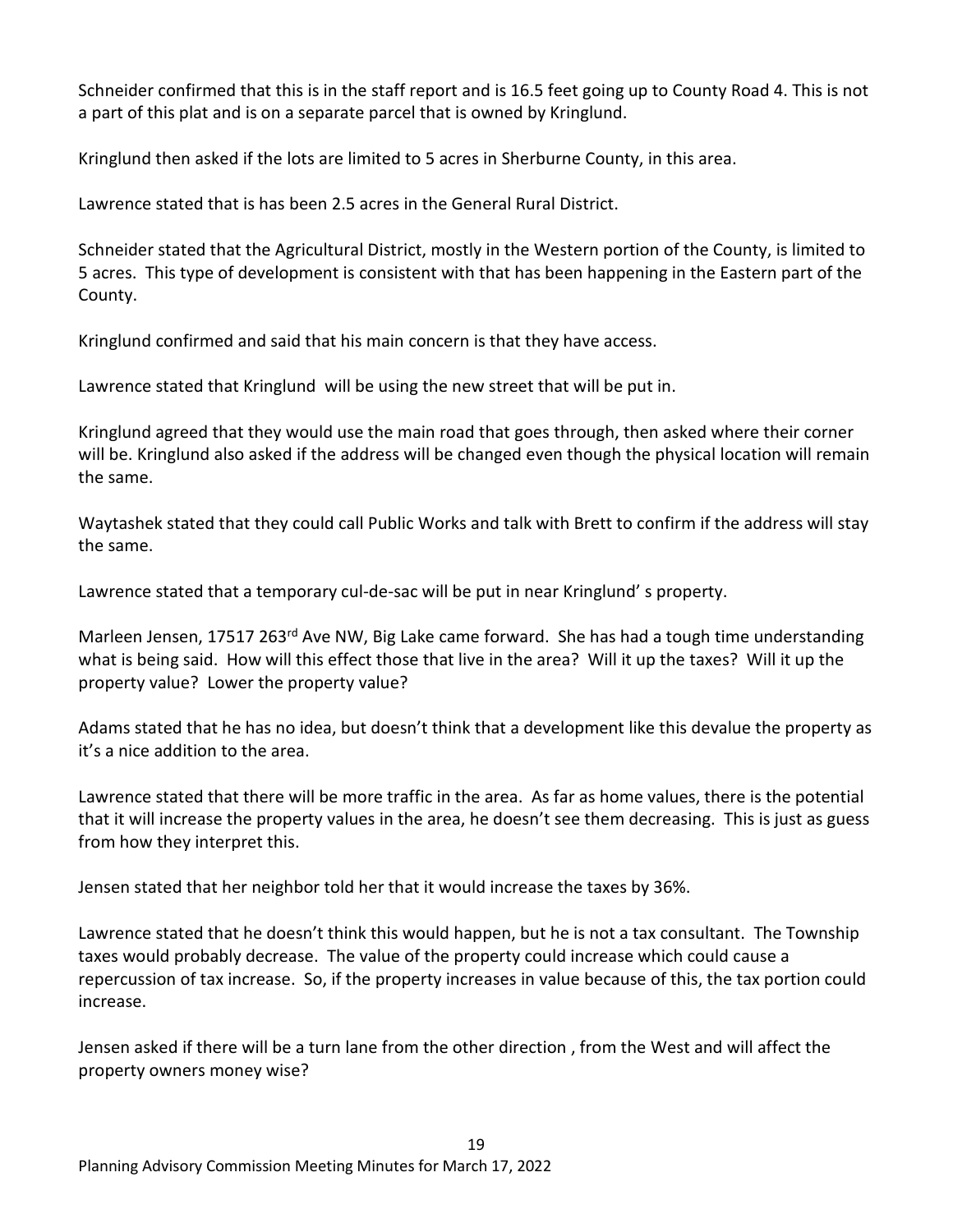Lawrence stated that this and all roadways installed due to this development will be installed at the developer's expense unless there is an agreement with the County.

Monroe confirmed that the developer is paying 100% of the construction of the bypass on the North side and the turn lane.

Jensen said that when they had work done on her property they needed to have things remeasured. They found out that their property stake for the NE corner was on the other side of the road. How will the construct of the roads affect them?

Lawrence stated that this area has historically has alignment issues and he assumes that this has been surveyed and the markers have been set.

Jensen said that she may be far enough away that it won't impact them.

Lawrence agreed.

Barbara Moser-Glansman, 26214 180<sup>th</sup> St NW, Big Lake came forward and asked about the logging that will be done. Will this be clear cut or select cut? Based on the soil stabilization, she has seen erosion. There has been logging done by contractor's that worked with the DNR. She is concerned about soil degradation and how they are planning on logging the property. She asked about the number of septic systems in this type of soil and is concerned about the impacts on this type of soil and on the wetlands in the area. She referred to the Eagle addition on County Road 5 and the issues that they had with the Community septic. She also has questions on the improvements to 180th, at one time, they were told if someone chose to build, then the road would need to handle the weight of the logging trucks. She is concerned that this road is going to need to handle a lot of extra traffic. She also asked who the developers are for this. She knows that Sheldon Pool is an owner, she would like to know the partners' name.

Todd Maloney, 10109 277<sup>th</sup> Ave NW, Zimmerman, he is with Sand Dune Properties MN LLC. As far as logging, they will not be clear cutting the property as there are advantages to selling wooded lots, just where the road is.

Lawrence clarified that Maloney will only be cutting where the home will be on the buildable lots and for the road.

Maloney confirmed.

Schneider stated that the County Ordinance does have clearing requirements for building in fire prone areas. This is listed in staff comment #8.

*Lots 1, 2,3, Block 1 and Lots 1, 2, 3, Block 2 are heavily wooded with coniferous trees. When these lots are built upon the Building Permits will require compliance with Building in Fire Prone Areas standard found in Section 17 (General Regulations), Subd. 12 (Building in Fire Prone Areas) of the Zoning Ordinance.*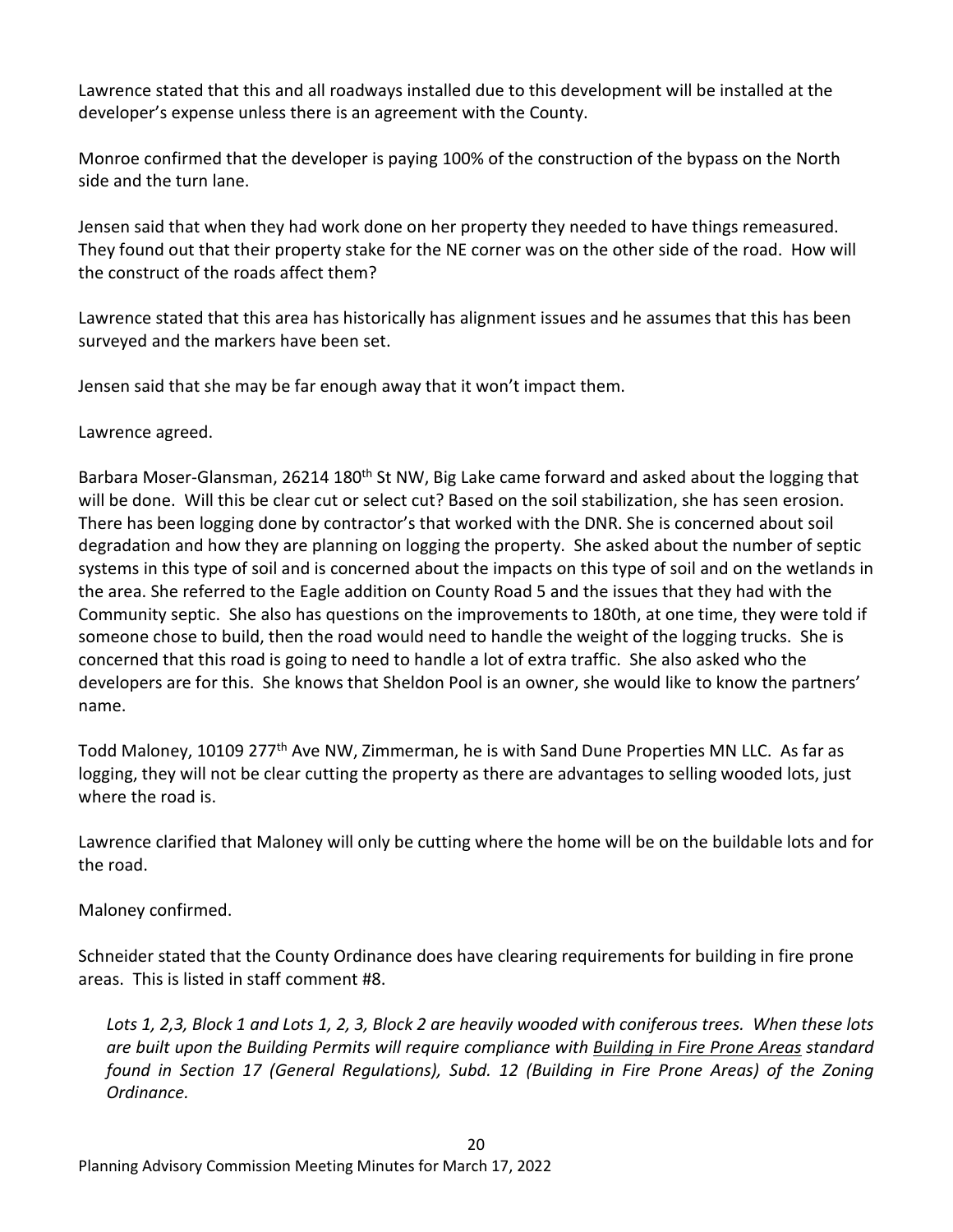Schneider continued, it's not that they will be clear cutting, but they do need to make space. One of the requirements is 30 ft from the residence.

Monroe added that Packet Attachment C-4 shows the removal plan. The hatched areas shows the areas where trees will be removed. It shows that a very minimal number of trees are being removed for the roadways and the new drainage ponds that are required as a part of the engineering design. There are also a couple of house sites that are being raised up that are currently lower in elevation. These are the only areas that are planned to be cleared. Then when a residence is built on a lot there will need to be some clearing which Monroe assumes will be selective.

Moser asked if the trees by 180<sup>th</sup> if all of that will be cut?

Monroe replied yes, there needs to be ditch improvements for drainage purposes on that side of the road.

Monroe continued that that each property has its own septic design that will be a part of the new home permit in accordance with MPCA standards as required by Sherburne County. He stated that he knows there have been concerns regarding the community septic and there have been problems. These are not favored by anyone with the county.

Schneider added that each lot must have a minimum of 40,000 sq ft of buildable area. Packet Attachment B shows the buildable areas in yellow. There must be a primary septic site and a secondary septic site. A soil scientist is required to confirm the suitable location of the septic, a design is completed following the State Rule 70-80 and then the septic is installed by a license installer, then these are inspected by the County.

Moser asked if they would have private wells?

Schneider replied Yes, they will. This is regulated by the MN Dept of Health, County will verify that there is adequate separation between the well and the septic system.

Monroe continued that the improvements from 180<sup>th</sup> St will be paved from Cty Rd 4 down to the intersection with the development. They will not improve it any further past that to the South.

Schneider asked Monroe to clarify if we are talking about the access to the new road improvement.

Monroe stated that it will be paved from the access, then to the North up to County Rd 4.

Adams confirmed that the area to the South of this will be left as it is.

Todd Maloney and Sheldon Pool introduced themselves as partners in Sand Dune Properties.

Schneider stated that David Roedel did submit a proposal for cost sharing for County Rd 4, the bypass lane, etc. commenting that there will be a Developer's Agreement for these.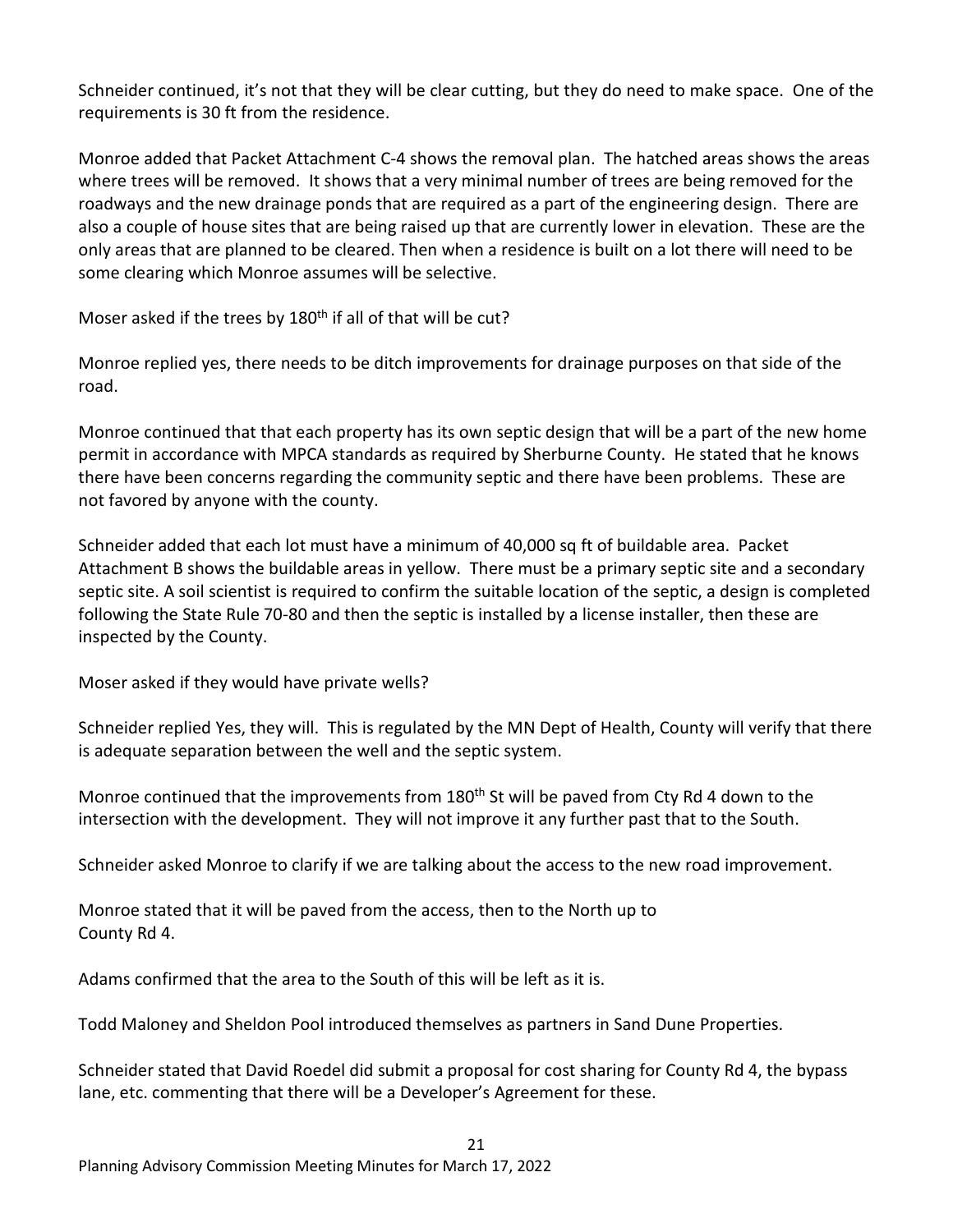Lawrence asked if there is a cost share?

Monroe stated that there is no cost share, the developer will pay 100% of the cost paid by the developer, this will be a part of the overall bid.

Lawrence did submit a proposal for cost sharing for County Rd 4, the bypass lane, etc. commenting that there will be a Developer's Agreement for these.

Monroe agreed.

Nelson moved to close the Public Hearing. Adams seconded.

Sims asked about Exhibit C-11, off of 177<sup>th</sup> St, there are no driveway provisions listed anywhere the ownness and the cost should be on the developers not on the landowner, because the landowner already has access.

Lawrence said that the development is not causing him to change his driveway, his driveway is on their property. It's a convenience to has it closer. He asked Kringlund if this is forcing the change to his driveway.

Kringlund explained that there are multiple driveways on the property and the main one that they use would need to be adjusted a bit.

Sims stated that, according to C-11, this is designed now as a cul-de-sac with erosion control, there is no provision for a driveway shown.

Lawrence stated that the pavement would need to go to at least the property line of the Kringlund' s.

Monroe said that the final plans can show a driveway approach.

Lawrence clarified that the driveway now comes off of 180<sup>th</sup> so there is some access now on 180<sup>th</sup>.

Kringlund stated that this access is through the property of the developer.

Lawrence stated that this means if he wanted to move the driveway to the South of the property line, it could still go out to 180<sup>th</sup>, but 180<sup>th</sup> is not going South any further than the development.

Kringlund added that there is a parking lot for horse people near the site of his driveway access from 180th.

Waytashek added that the area to the West of the property and the area that is being discussed is State Property that is owned by the Sand Dunes.

 $22$ 

Mrs. Kringlund stated that this was the driveway to the property since 1955.

Mr. Kringlund added that it was shared with another property owner.

Planning Advisory Commission Meeting Minutes for March 17, 2022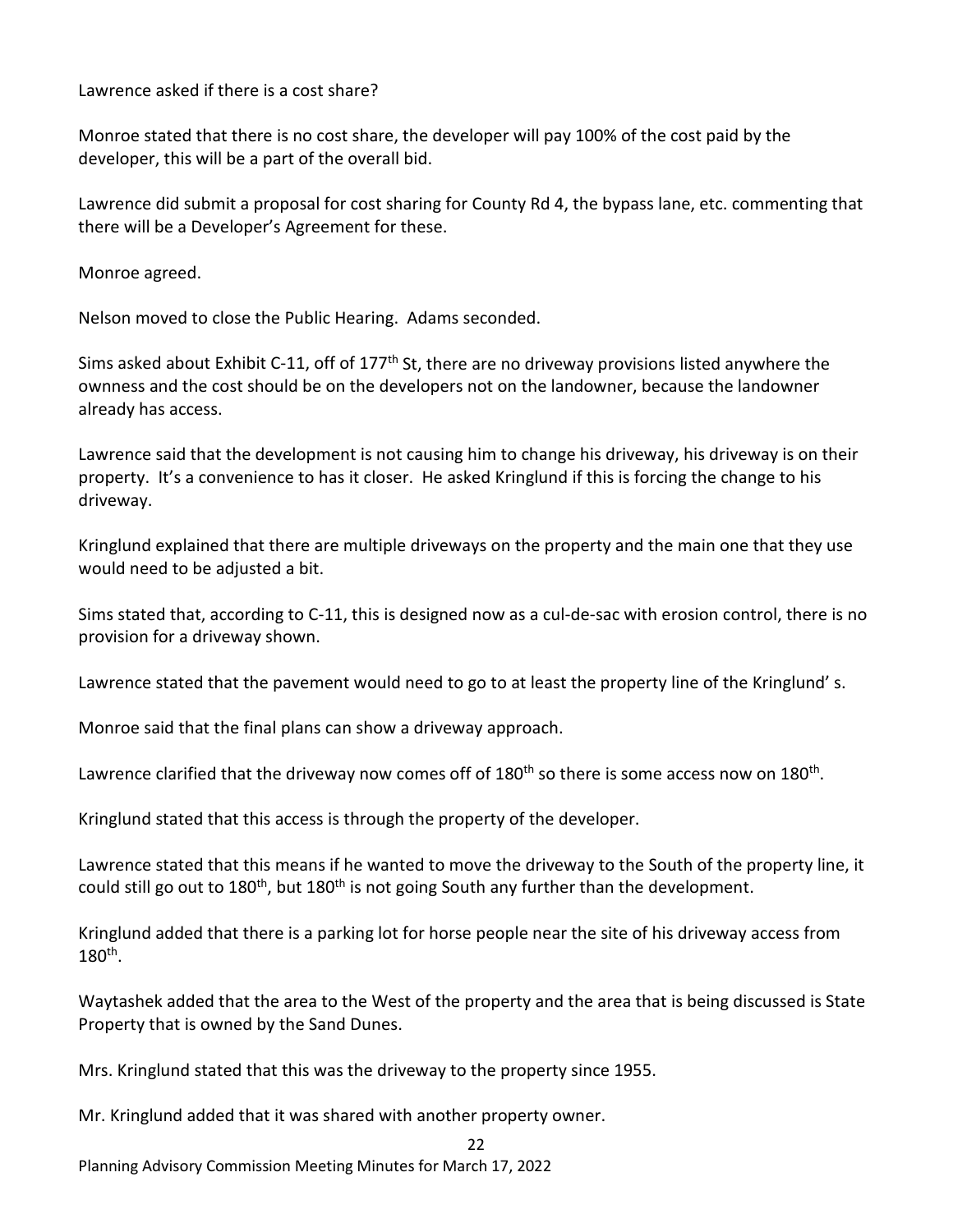Sims reiterated that she is not arguing the intent, but according to the plans, it's doing to be a cul-desac.

Lawrence agreed.

Waytashek suggested that a Condition could be added so this is shown on the plans for the revised Preliminary and the Final Grading and Drainage.

Pool stated that they would be happy to provide the access.

Sims reiterated that as she was reviewing this, it says that this will be done, but the plans do not show it.

Monroe stated that this is indicated on the Preliminary Plat.

Lawrence stated that Condition #14 will be recommended to be added to address the driveway approach on  $177<sup>th</sup>$  for the property to the South.

The motion to close the Public Hearing carried and the Public Hearing was closed.

Adams made a motion to recommend approval of the Preliminary Residential Standard Preliminary Plat of "Pine Crest Estates West" consisting of (23) lots, with the (14) recommended Conditions. Vandereyk seconded.

# **Conditions:**

- 1. The Developer shall show Clear Title to the Zoning Department prior to the preliminary plat going to County Board for approval.
- 2. Orrock Town Board Resolution Vacating Road Order dated May 30, 1881, filed October 10, 1881, shall be recorded with the Final Plat.
- 3. Preliminary plat drawing must be updated to reflect Orrock Town Board Resolution Vacating Road Order prior to the preliminary plat going to Count Board for approval. If road right-of-way is remaining on land south the subject property (35-008-4305) then updated plat drawing must reflect 67ft road setback on Lots 7 & 8 Block 2 and Lot 5 Block 3.
- 4. A right turn lane and a bypass lane is required to be constructed on CSAH 4. These improvements will be paid for by the developer.
- 5. The driveway encroachments on Lots 1-5, Block 2 and Lots 1 & 2, Block 1 must be removed once the internal roads have been installed.
- 6. The Developers shall enter into a Developer's Agreement with the County Attorney's Office to ensure all conditions of the plat are met.
- 7. Park dedication fees for 23 lots at \$1,200.00 per lot, totaling \$27,600. Park fees must be paid prior to the Public Works Dept signing the plat mylars.
- 8. The fence encroachments identified on Lot 2; Block 1 shall be removed prior to Zoning signing the mylars.
- 9. For Lot 5, Block 2 and Lots 3 & 4, Block 3 the fill soils be compacted and certified for building by a Geotechnical Engineer prior to a building permit being issued.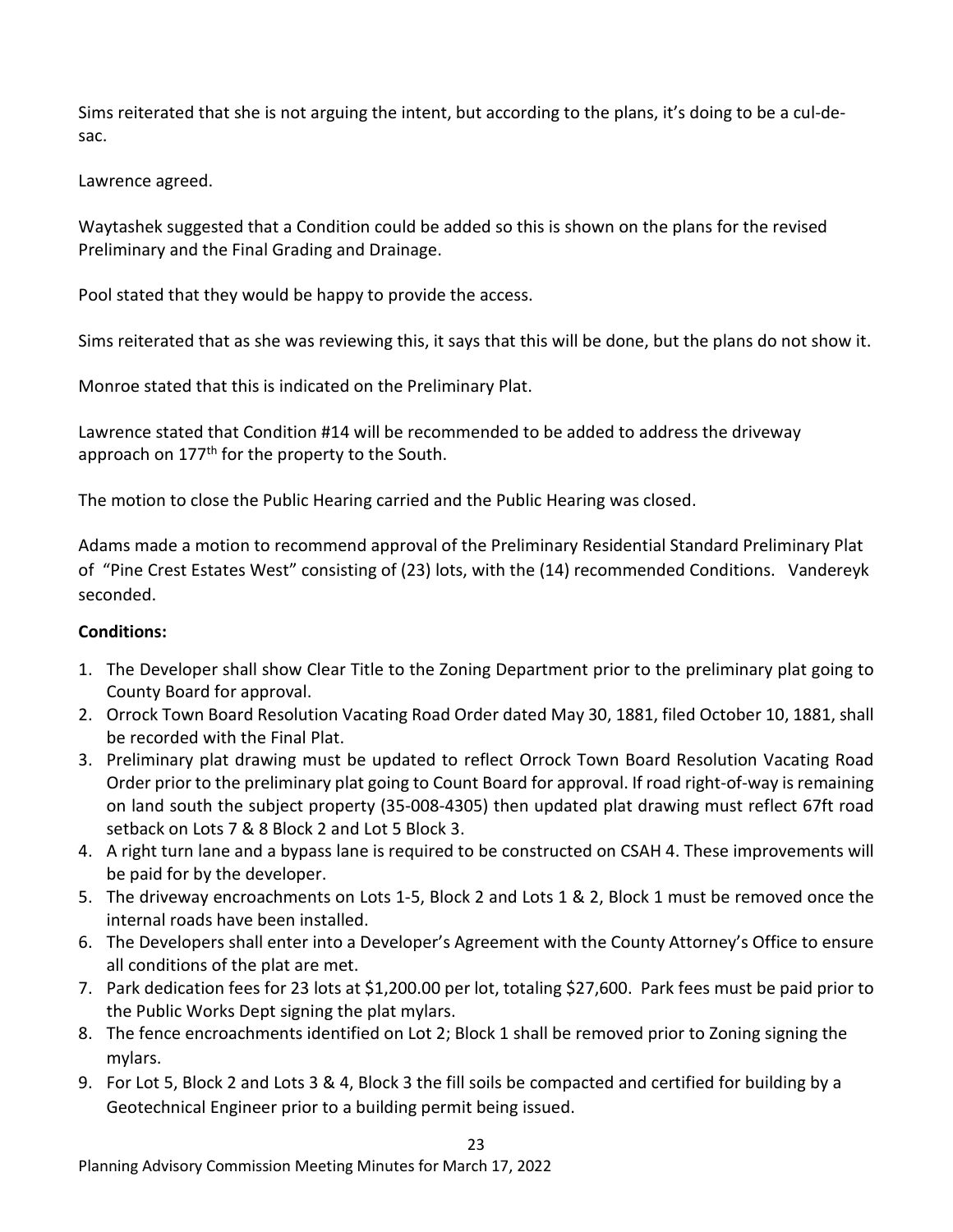- 10. Lot 5, Block 2 the septic area must be protected prior to land disturbing activities.
- 11. A copy of the NPDES permit for this project must be submitted to the Zoning Department prior to any ground disturbing activities taking place on site.
- 12. A Stormwater and Erosion Control Permit application is required to be submitted to the Zoning Department prior to any ground disturbing activities taking place on site.
- 13. The plat shall be recorded in the Office of the County Recorder/Register of Titles, subject to recording fees, within one year of County Board approval of Final Plat.
- 14. A driveway approach will be added to the Final Plat Drawing and the Final Grading and Drainage Plans to show driveway access from 177<sup>th</sup> St NW for the property to the South.

The motion carried and the Preliminary Residential Standard Plat of "Pine Crest Estates" consisting of (23) lots is recommended to the County Board for approval with the (14) Conditions.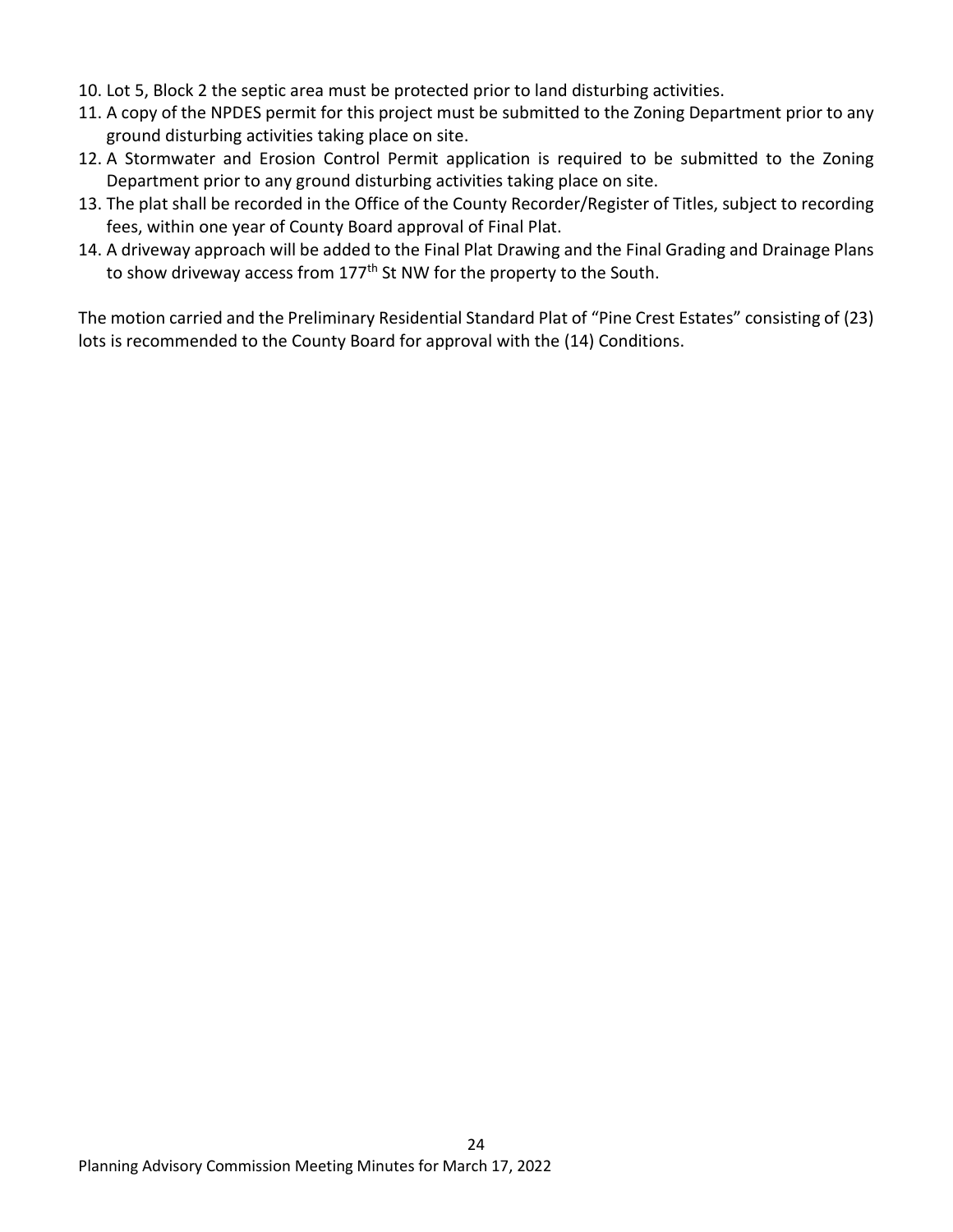### **Agenda Item #5 – 7:05pm**

**MN CSG 15 LLC** (Thomas Jr & Penney Hammer - Trust) Request an Interim Use Permit for a 1 MW Solar Farm.

PID# 20-213-3400 Section 13, Twp, Rge 30, Clear Lake Twp. Total acreage 50.5 acres in the Agricultural District and Orderly Annexation Zone 3.

Lynn Waytashek, Zoning Administrator, presented the request to the Planning Commission including the board packet, attachments, and comments.

### **PLANNING COMMISSION PACKET ATTACHMENTS:**

- A. Aerial Photo
- B. Site Plan (date stamped Jan 14, 2022)
- C. Project Description Plan (date stamped Jan 6, 2022)
- D. Tree/Fence Diagram (included in Attachment C on page 18)
- E. Decommissioning Plan (included in Attachment C pages 24 27)

**CLEAR LAKE TOWNSHIP COMMENTS** (February 16, 2022): Okay with the applicants required for IUP as long as all of County Zoning requirements are met. Also discussed the possible elimination of the row of trees between the different solar arrays and are okay with that if the planning board decides to consider that.

#### **DEPARTMENT/AGENCY COMMENTS:**

**Mark Renn, MnDOT** – Roadway Regulations Supervisor (January 14, 2022): If this is the existing access you are going to be using 3B A 2021 7990 – MnDOT has no issue with you using the same access as long as you have permission from the company who constructed and built this under the attached permits.

#### **PLANNING & ZONING STAFF COMMENTS:**

- 1. MN CSG 15 LLC is proposing to place a 1 MW solar farm on this property. There are a two (2) 1 MW solar farms that have been approved on this property south of this solar farm, one has pulled a building permit and the other has not yet pulled their permit. There is an existing solar farm to the east across MN State Highway 24.
- 2. This proposed IUP was approved previously but a condition of approval was that they obtain a building permit within 1 year of approval and they did not meet that requirement, so they are going through the process again.
- 3. They are proposing to have three (3) new utility poles for this solar farm for connection with Xcel Energy. The new poles are located adjacent to MN State Hwy 24.
- 4. Site will have approximately 3,650 tracker solar panels. The racking system is installed in the ground with pilings at a depth of 8 ft  $-11$  ft. The solar panels are trackers that will follow the sun.
- 5. The project lease area is 8.5 acres and the fenced in area encompasses 7.15 acres.
- 6. Applicant will plant Black Hill Spruce trees on the west and north side of the solar farm. White cedar trees will be planted in areas adjacent to the wetland on the east side of the solar farm.
- 7. Applicant is proposing a 7 ft galvanized chain-link perimeter fence with barbed wire on top that will encompass the entire facility.
- 8. Access to the proposed solar farm shall be from the east from MN State Hwy 24 utilizing the existing access from the solar farm to the south.

25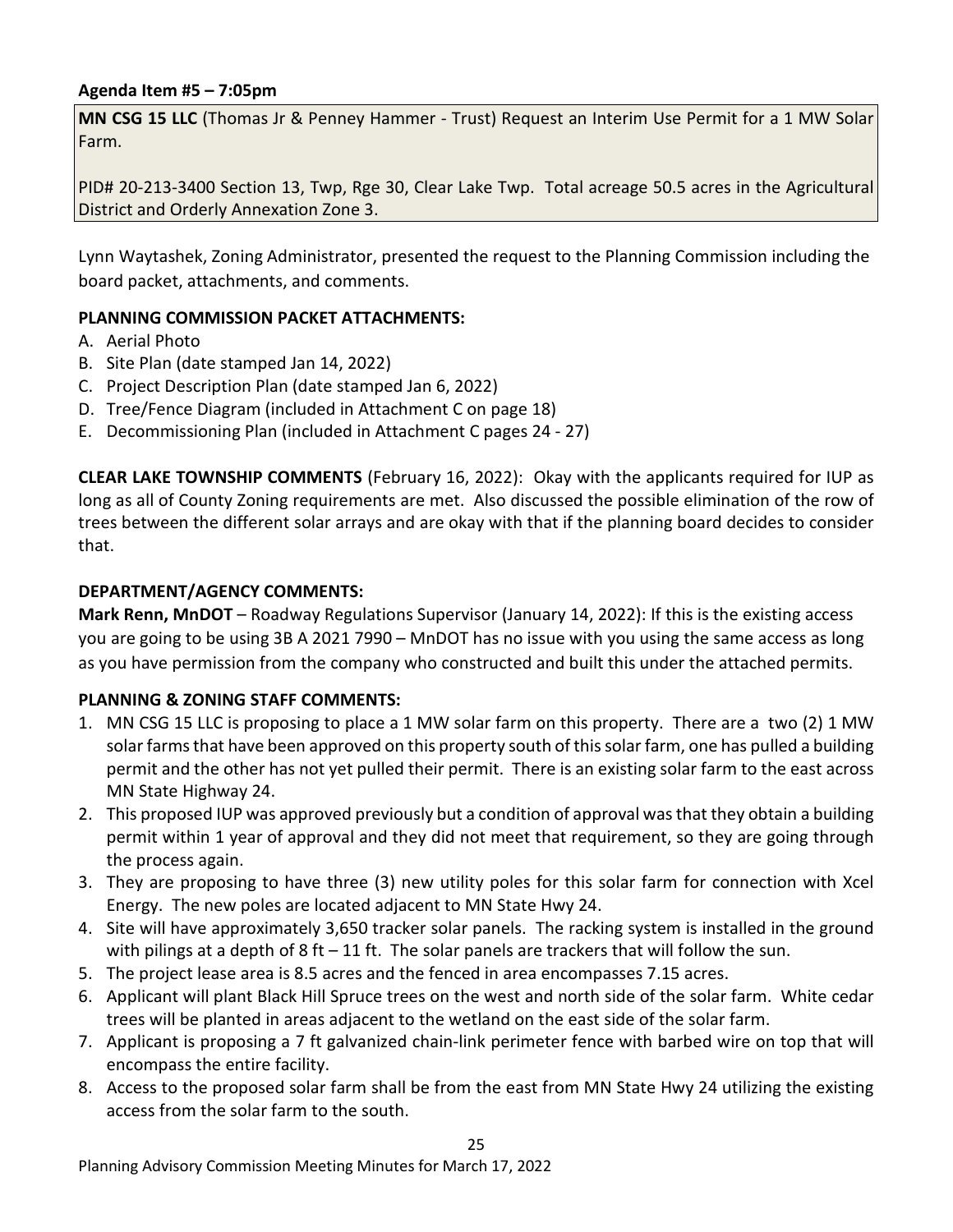- 9. All above and below ground solar components must be removed from the property when the solar farm is decommissioned.
- 10. A Glare Study was not required because proposed solar farm is not utilizing a reflector solar system.

# **RECOMMENDED CONDITIONS IF APPROVED:**

- 1. Building permit required for on-site supply structure if over 200 sq ft in size.
- 2. Building permit required for installation of solar panels with engineered plans submitted. Plans must match approved IUP plans.
- 3. If the required privacy fence around the perimeter of the facility exceeds 7 ft in height it will require a building permit with engineered plans. A 7 ft high chain link fence with barbed wire will be constructed.
- 4. A Stormwater Erosion Control permit will be required from the County Zoning Dept prior to any grading on the property and prior to a building permit being issued.
- 5. Must obtain an NPDES permit from the MPCA and provide a copy to the County Zoning Dept prior to commencing construction.
- 6. Property owner shall ensure that MPCA day & nighttime noise standards are not exceeded at any time.
- 7. Operational hours allowed during construction of the facility are Monday through Friday 7AM 7PM.
- 8. Decommissioning of solar panels and related facilities must occur in the event the IUP expires or is terminated, and/or the solar panels are not in use for twelve (12) consecutive months. Must follow the Decommissioning & Reclamation plan date stamped January 6, 2022.
- 9. Prior to issuance of a building permit for the project, the applicant shall provide financial security in the amount of \$100,000 per MW, in favor of Sherburne County, to guarantee compliance with the decommissioning plan, site restoration and other terms of this Permit upon project termination or termination of this Permit. The financial security shall be in a form acceptable to the County and, at a minimum, shall consist of a cash escrow to be deposited with the County in an amount no less than 50% of the total required financial security, with an initial deposit of 25% of the total amount deposited prior to issuance of the building permit and eight and one-third percent (8 1/3%) of the total amount deposited annually for three years on or before the anniversary of the issuance of the building permit. The remaining amount of the total financial security shall be provided by way of an irrevocable letter of credit, which shall be in a form acceptable to the County Attorney's Office and provided prior to the issuance of a building permit, and shall meet the following minimum standards (additional standards may be required): the irrevocable letter of credit shall be issued by a federally chartered or State of Minnesota chartered banking institution with an branch office located within Sherburne County; shall be issued in the name of the County of Sherburne; shall be issued in an initial amount no less than 75% of the total financial security required by this Permit; shall permit the County to draw on the funds upon demand based on the County's determination of non-compliance with the terms of this Permit; shall be for an initial term to be established and shall automatically renew for additional terms unless the bank gives the County at least 60 day written notice of an intent to terminate the credit at the end of a term; shall permit the County to draw upon the letter of credit for the full amount in the event a replacement letter of credit acceptable to the County is not issued at least 30 days prior to the expiration of the existing letter of credit; and shall provide that the letter of credit may not be amended without the written permission of the County.
- 10. No activities may occur onsite until applicant submits a signed an interconnection agreement as required in Section 17, Subd 17 (1A) of the ordinance and proof that the scope of the project is permitted by the Minnesota Public Utilities Commission.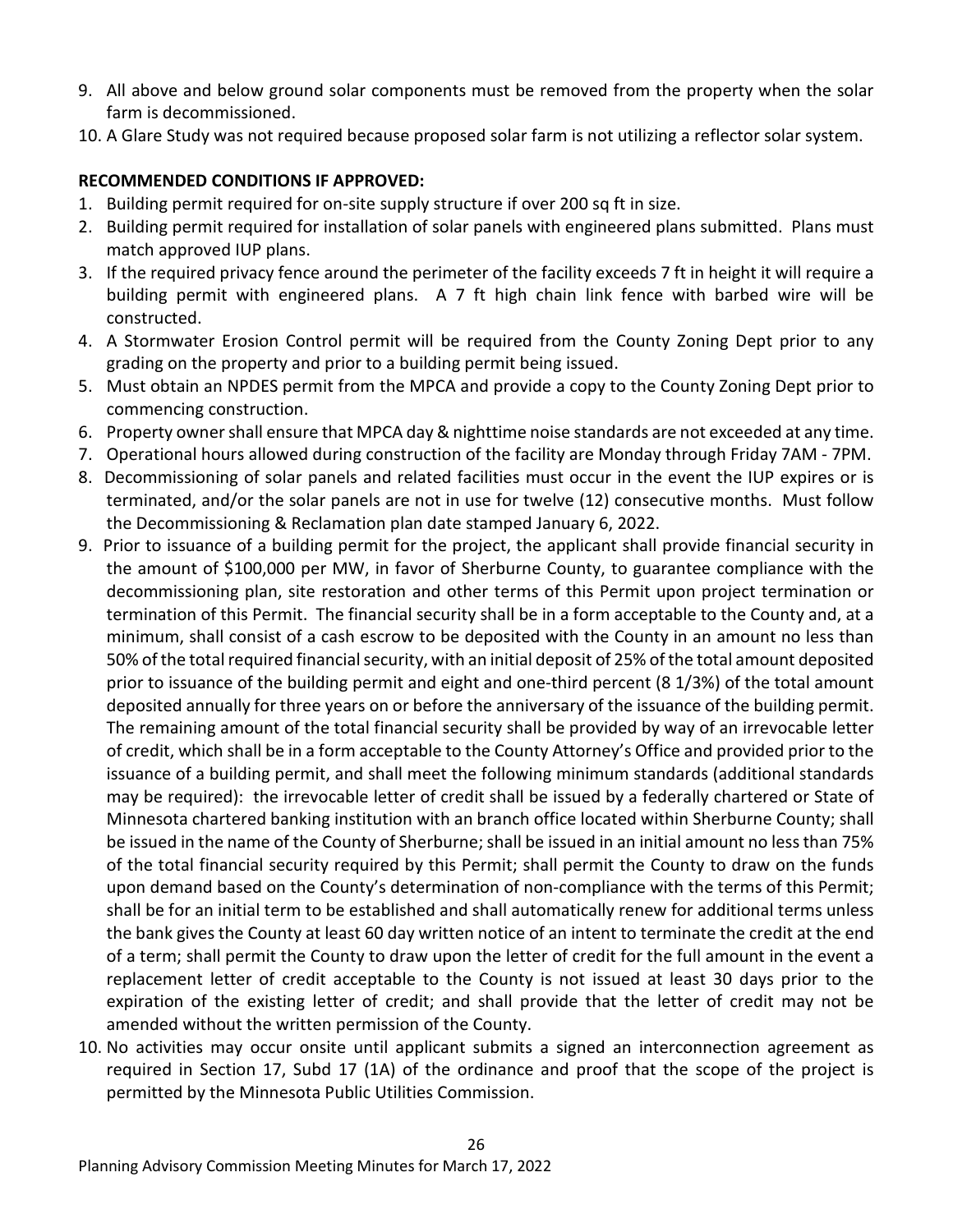- 11. The site will be revegetated within 30 days after construction with a low growth & low maintenance native pollinator friendly seed mix not exceeding 24 inches in height. The property will be treated & maintained as needed during the spring & summer months to manage vegetation growth. Property owner will be responsible for vegetation control & weed management during the project's operating life.
- 12. Must install 6 foot tall Black Hills Spruce trees along the north and west and portions of the solar farm, white cedar trees will be planted on the east side of the solar farm in areas located in or adjacent to the wetland as shown on Site Plan (Attachment B) date stamped, January 12, 2022. Black Hills Spruce trees will not need to be planted on the south side of the solar farm if there already exists a solar farm directly adjacent to the south. The trees must be planted staggered in two (2) rows, in each row the trees may be planted no more than 16 feet apart (Attachment D). All planted trees on the property must be maintained and watered as necessary for the duration of the permit. Any dead trees must be replaced on a yearly basis.
- 13. This IUP is to be valid for 30 years until December 31, 2051. This IUP is valid for MN CSG 15 LLC and Thomas Jr & Penney Hammer.
- 14. Access to the solar farm shall be from MN Hwy 24 via existing access. MnDOT permit is required.
- 15. Decommissioning of project shall involve removal of all project components, including without limitation, solar panels, panel trackers, anchors, supports, mounts, inverters, underground electrical components including underground conduit housing, all underground footings & posts.
- 16. Signage and emergency contact numbers must be posted at the access driveway to property.
- 17. The findings in Section 18, Subd 6, Item 4 of the Zoning Ordinance have been made.
- 18. The applicant shall allow the County to inspect the property during normal business hours.
- 19. The applicant shall comply with all federal, state, and local laws and regulations.

## **Planning Commission Discussion Followed:**

Lawrence asked if the Conditions have changed.

Waytashek stated that they had not.

Lawrence asked if there has been a change to the trees?

Waytashek said that they need to go with what is shown on the approved site plan, Attachment B. First line says they must install black hills spruce trees along the North and West. They need to go with the white cedar trees on the East side and there will also be black hills spruce trees on the southeast side below the wetland.

Lawrence asked if there are currently solar farms under construction, but nothing complete.

Waytashek replied that this is her understanding.

Michael Cathcart, 191 Glenbrook Rd North, Wayzata is representing Sunrise Energy Ventures, which is representing MN CSG 15 LLC. Cathcart came forward as representative of the application. He wanted to request the 30 years, listed in Condition #13 be increased to 35 years from the date of approval, rather than the date of December 2051. With the solar sites, they get a contract that is 25 years. The life cycle of a solar farm is longer than the 25 years. Their financing partners are typically modeling at 35-40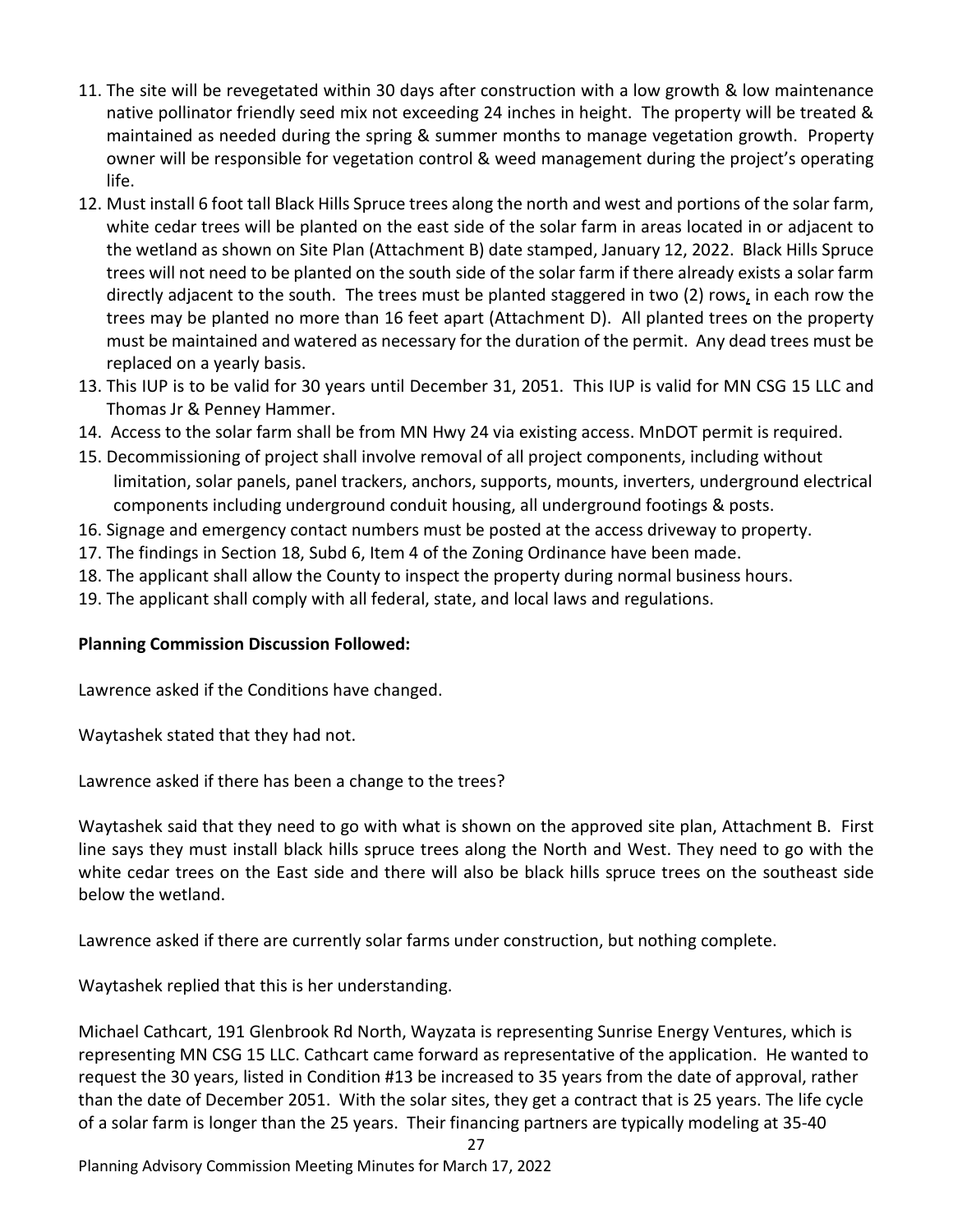years. 35 years would give the solar panels their maximum life. The second request is with the building permit timeline of 1 year. Just like them being up in front of the Planning Commission again tonight, the company faces delays that are outside of their control. They have a competitive program that has brought a gold rush to the solar farms. Just like the Planning Commission has most likely seen a lot of applications; this is causing delays. They need to go through a study process with the utility and this has been taking a lot longer than in years past when they could achieve the timeline of 1 year. This timeline is becoming challenging and is adding more risk to the projects. They would like to request that this be 2 years to allow for the process of the study, where they go to an Xcel waitlist and the studies are completed one by one. This study process is taking longer and then they are dealing with supply chain issues and Xcel is also running into supply chain issues. When in the design and construction phase, the construction looks like it will be longer. The construction permit will not be pulled until everything is in line and they would like to get ahead on this. They would like 2 years and if it can't be 2 years, then they would like to understand what the extension process would look like. This is what the financing partners are looking at.

Lawrence asked if Cathcart was speaking of 1 specific Condition.

Cathcart said this was referenced.

Lawrence stated that this is a policy that it expires.

Waytashek said that this is the policy that has been held to.

Lawrence asked if this is something that can be changed as a Condition.

Waytashek said that this would be up to the Board if they wanted to include the 2 years as a Condition.

Adams stated that the supply chain is stretching out. He then asked about the number of solar farms on County Rd 8. Is the County concerned about the number of solar farms in this area?

Waytashek stated that there have not ben complaints except for the neighbors a couple of years back. A lot of solar farms that we are seeing are amendments (to previously approved solar farms). Xcel is proposing thousands of acres of solar to be put in, in the Clear Lake and Becker areas, these are all through the Public Utilities Commission and the Environmental Review Process, these will not go through the County Planning Commission. There have not been discussions of stopping or discontinuing solar farms, not that Waytashek has heard.

Adams replied that there are getting to be a lot of them and it should be acknowledged.

Waytashek then referred to the 30 year timeline that Cathcart had mentioned, as this was listed in the application. She did look at other applications that have been approved on the site. One is for 30 years and the other is for 35 years. It is up to the discretion of the Planning Commission if they want to go to 35 years.

Adams clarified, so it's not an issue, if it's 30 or 35?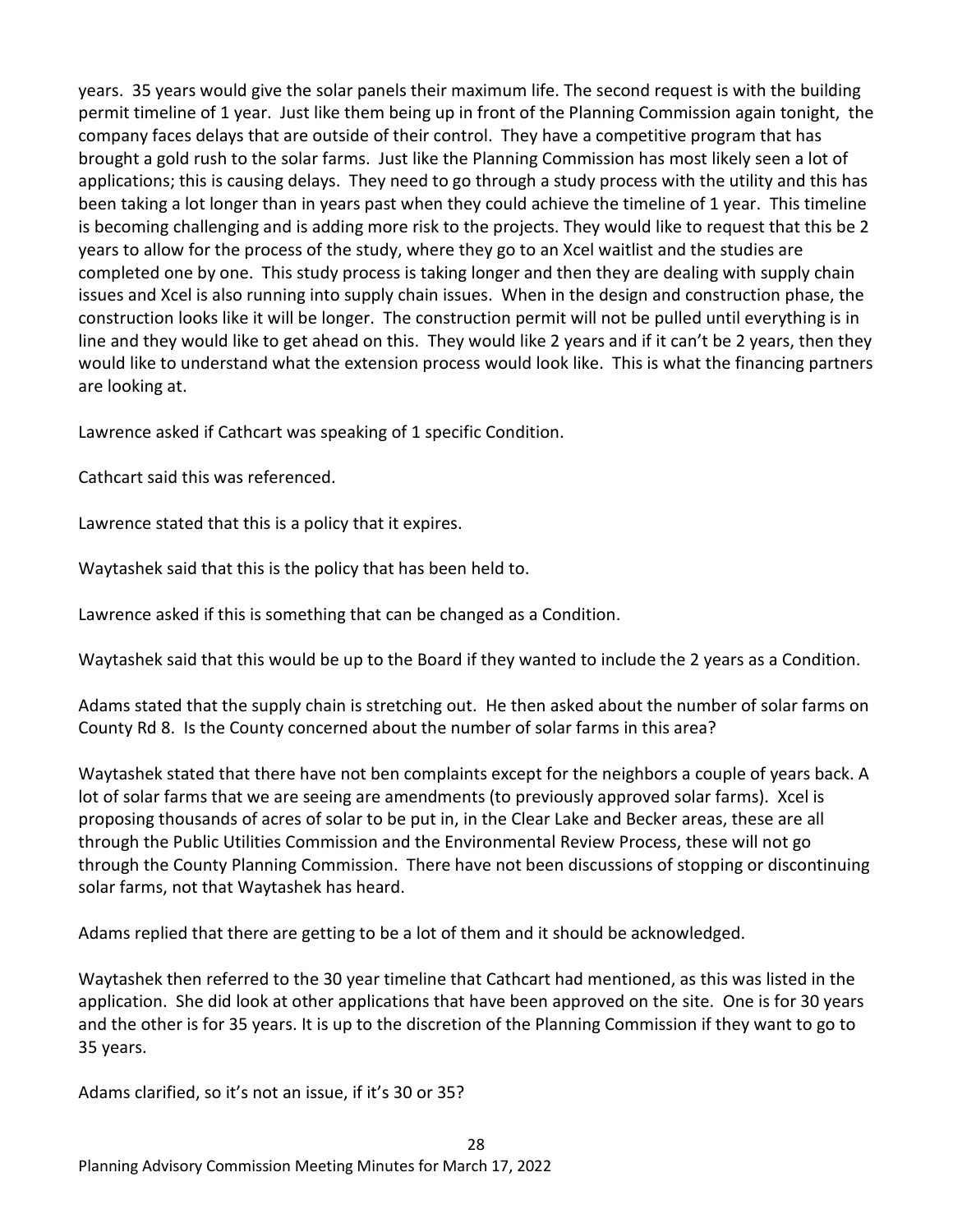Waytashek replied that we already have another on the same property that is 35.

Sims stated that it's about the funding source.

Cathcart confirmed.

Jehoich asked there is an irrigation well as there is a pivot.

Applicant replied, not that he is aware of, this is a project that he has taken over.

Lawrence stated that there certainly was at one point in time.

Cathcart said that they had done early development reports on the south side of this property, surveys, etc.

Jehoich wasn't sure if this well had been discontinued or if it's used on another part of the parcel.

Cathcart stated that he does not know.

Lawrence opened the Public Hearing

Nathan Dull, 2225 Jeffrey Allen Drive, #202, Shakopee is here tonight on behalf of the Minnesota Land and Liberty coalition. This is a non-profit organization made up on farmers, landowners and taxpayers who advocate for an all of the above solution for Minnesota Energy. He wanted to address Mr. Adams comment about the volume of projects that are coming to Sherburne and the surrounding counties. These are small sites consisting of 1 MW and under 10 acres of land. The larger sites like the giant Xcel site is going to be 460 MW. You would need 460 of these small developers to come through. He recommends support of this project.

Sims asked about Condition #15 as it refers to decommissioning, when this happens where do the panels go?

Dull explained that there are different types of solar developments and generally they are the one that put steel in the ground and rip them out when the duration of the lease is up. This would depend on the materials that are chosen by the Developer. Generally, there is a clause that allows the landowner to renew and add on for example, 5 additional years. In Minnesota there are 2 companies, 1 in Stearns County in Albany and 1 in Albert Lea, in Freeborn County. These are dedicated recycle companies that have made it clear that they tend to assist in the recycling of these projects. Right now, there is not an influx of recycling needed for the panels. They expect the free market to solve this as the demand increases.

Adams asked if these panels are hazardous waste or can they be land filled?

Dull is not sure how the MPCA controls this at present, he knows they are working on it.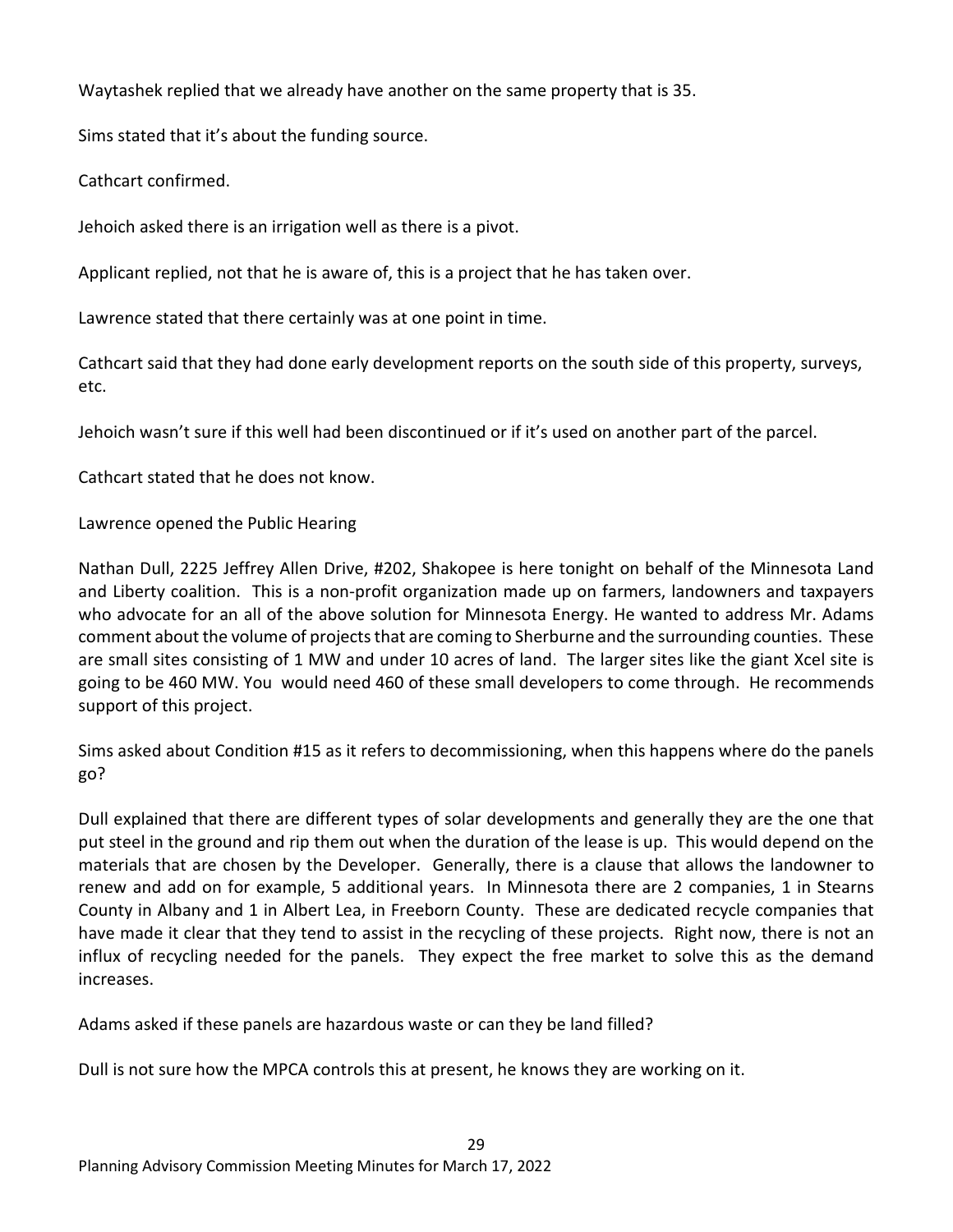Adams stated that if they are hazardous waste, they haven't come up with a way to dispose of them at this point.

Sims stated that technology will change, but if they make improvements and they are replaced, then where will this go?

Lawrence stated that it's more than just decommissioning, they could trade the panels out during the 25 years.

Adams asked if applicant has words of wisdom on disposal.

Cathcart stated that there will be a market for this. There are a lot of components. There will be a lot of salvage value to it. There are a lot of unknowns. They have been working with companies on a decommissioning plan and what that will look like and there seems to be an attractive market for it.

Sims asked to clarify, it's just 2 companies in the State of MN?

Dull confirmed that 2 companies had expressed interest in beginning the process for the recycling of solar panels.

Sims asked, so it's just interest in it.

Dull confirmed and stated that they haven't done it because the decommissioning hasn't been done on a grand scale, but they said that this is something that they are looking to do.

Aubol stated that they are waiting for someone to fund them, as he understands it.

Dull confirmed.

Nelson made a motion to close the Public Hearing. Vandereyk seconded. The motion carried and the Public Hearing was closed.

Vandereyk asked if County policy allows for a revision to Condition #13 for the 35 years upon issuance of the building permit.

Waytashek replied that it could be written this way if you would like. There is not a county policy per say but there has to be an end date.

Vandereyk stated that Pickerel Garden had a Condition of trees to be planted if they were not in within 2 years' time. Will this be an issue?

Waytashek stated that it could potentially be. If this one doesn't get built for whatever reason.

Vandereyk suggested that Condition #13 be extended to 35 years upon issuance of the building permit.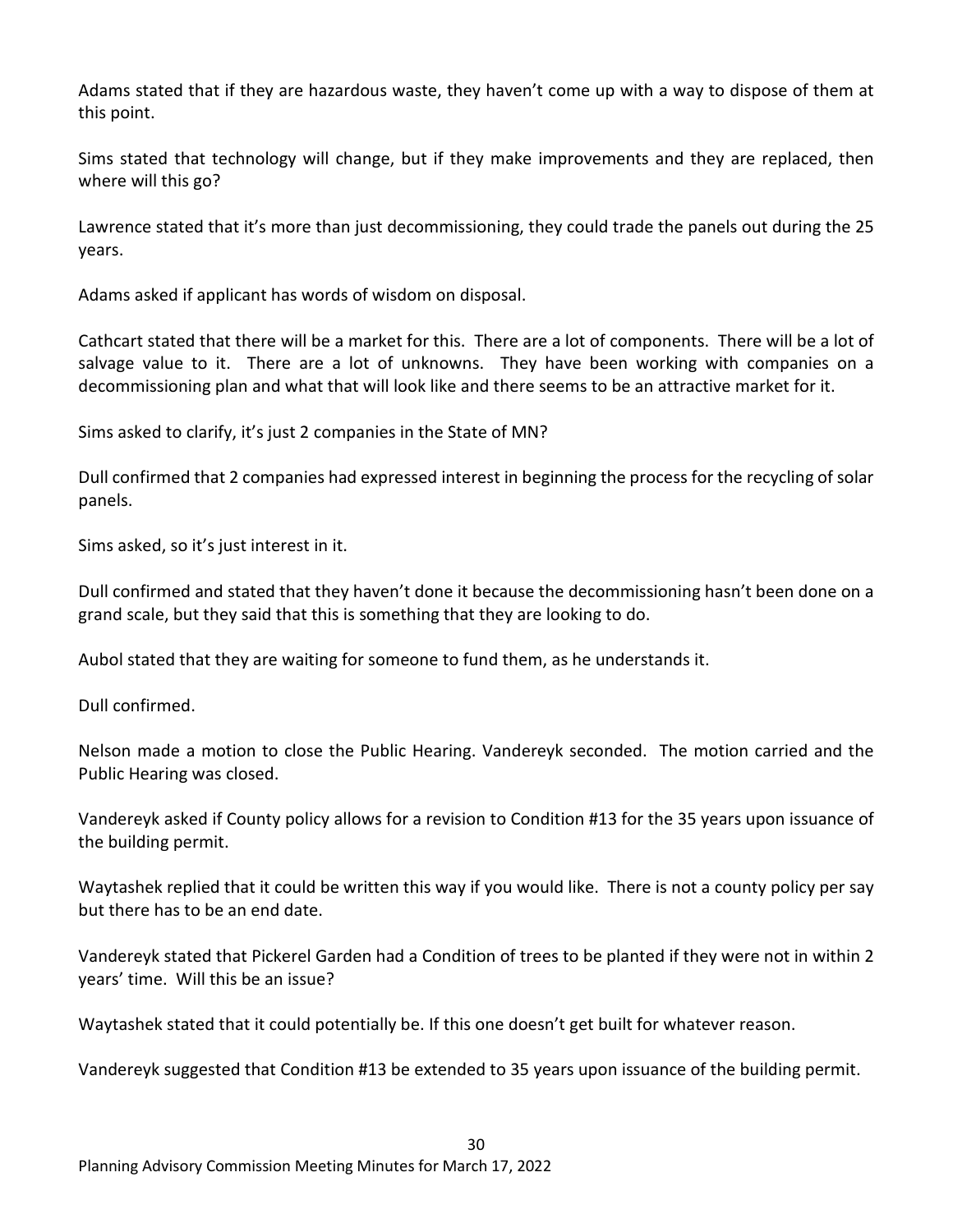Lawrence asked if the members were okay with this. There was no opposition and Lawrence stated that this would be implemented in the Conditions.

Vandereyk made a motion to recommend approval of the Interim Use Permit for a 1 MW Solar Farm with the recommended (19) Conditions, including a change to Condition to #13, and the Findings of Fact. Nelson Seconded.

Sims asked if the 2 years for issuance of the building permit is a part of this Condition.

Lawrence stated that this was not a part of this.

Demeules asked, are we going with the 2 years?

Waytashek added that once the IUP is approved, they have 1 year to pull the building permit, if you pull the building permit within a year, you have to start construction in 6 months, so currently, they do have 18 months.

Lawrence asked Demeules if he felt differently.

Demeules said no, he just wants to make sure that we are clear on it.

### **Conditions:**

- 1. Building permit required for on-site supply structure if over 200 sq ft in size.
- 2. Building permit required for installation of solar panels with engineered plans submitted. Plans must match approved IUP plans.
- 3. If the required privacy fence around the perimeter of the facility exceeds 7 ft in height it will require a building permit with engineered plans. A 7 ft high chain link fence with barbed wire will be constructed.
- 4. A Stormwater Erosion Control permit will be required from the County Zoning Dept prior to any grading on the property and prior to a building permit being issued.
- 5. Must obtain an NPDES permit from the MPCA and provide a copy to the County Zoning Dept prior to commencing construction.
- 6. Property owner shall ensure that MPCA day & nighttime noise standards are not exceeded at any time.
- 7. Operational hours allowed during construction of the facility are Monday through Friday 7AM 7PM.
- 8. Decommissioning of solar panels and related facilities must occur in the event the IUP expires or is terminated, and/or the solar panels are not in use for twelve (12) consecutive months. Must follow the Decommissioning & Reclamation plan date stamped January 6, 2022.
- 9. Prior to issuance of a building permit for the project, the applicant shall provide financial security in the amount of \$100,000 per MW, in favor of Sherburne County, to guarantee compliance with the decommissioning plan, site restoration and other terms of this Permit upon project termination or termination of this Permit. The financial security shall be in a form acceptable to the County and, at a minimum, shall consist of a cash escrow to be deposited with the County in an amount no less than 50% of the total required financial security, with an initial deposit of 25% of the total amount deposited prior to issuance of the building permit and eight and one-third percent (8 1/3%) of the total amount deposited annually for three years on or before the anniversary of the issuance of the building permit.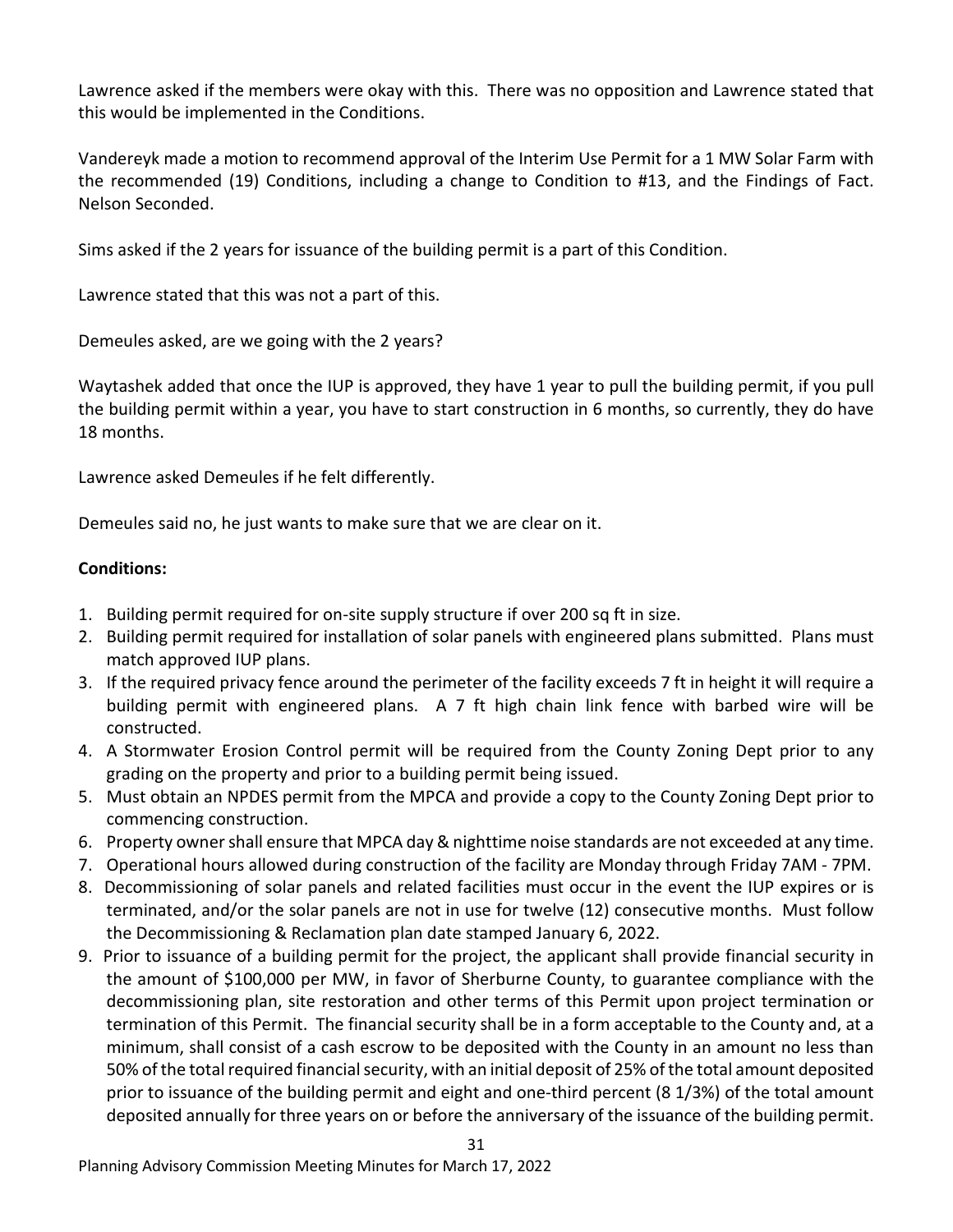The remaining amount of the total financial security shall be provided by way of an irrevocable letter of credit, which shall be in a form acceptable to the County Attorney's Office and provided prior to the issuance of a building permit, and shall meet the following minimum standards (additional standards may be required): the irrevocable letter of credit shall be issued by a federally chartered or State of Minnesota chartered banking institution with an branch office located within Sherburne County; shall be issued in the name of the County of Sherburne; shall be issued in an initial amount no less than 75% of the total financial security required by this Permit; shall permit the County to draw on the funds upon demand based on the County's determination of non-compliance with the terms of this Permit; shall be for an initial term to be established and shall automatically renew for additional terms unless the bank gives the County at least 60 day written notice of an intent to terminate the credit at the end of a term; shall permit the County to draw upon the letter of credit for the full amount in the event a replacement letter of credit acceptable to the County is not issued at least 30 days prior to the expiration of the existing letter of credit; and shall provide that the letter of credit may not be amended without the written permission of the County.

- 10. No activities may occur onsite until applicant submits a signed an interconnection agreement as required in Section 17, Subd 17 (1A) of the ordinance and proof that the scope of the project is permitted by the Minnesota Public Utilities Commission.
- 11. The site will be revegetated within 30 days after construction with a low growth & low maintenance native pollinator friendly seed mix not exceeding 24 inches in height. The property will be treated & maintained as needed during the spring & summer months to manage vegetation growth. Property owner will be responsible for vegetation control & weed management during the project's operating life.
- 12. Must install 6 foot tall Black Hills Spruce trees along the north and west and portions of the solar farm, white cedar trees will be planted on the east side of the solar farm in areas located in or adjacent to the wetland as shown on Site Plan (Attachment B) date stamped, January 12, 2022. Black Hills Spruce trees will not need to be planted on the south side of the solar farm if there already exists a solar farm directly adjacent to the south. The trees must be planted staggered in two (2) rows, in each row the trees may be planted no more than 16 feet apart (Attachment D). All planted trees on the property must be maintained and watered as necessary for the duration of the permit. Any dead trees must be replaced on a yearly basis.
- 13. This IUP is to be valid for 35 years until December 31, 2056. This IUP is valid for MN CSG 15 LLC and Thomas Jr & Penney Hammer.
- 14. Access to the solar farm shall be from MN Hwy 24 via existing access. MnDOT permit is required.
- 15. Decommissioning of project shall involve removal of all project components, including without limitation, solar panels, panel trackers, anchors, supports, mounts, inverters, underground electrical components including underground conduit housing, all underground footings & posts.
- 16. Signage and emergency contact numbers must be posted at the access driveway to property.
- 17. The findings in Section 18, Subd 6, Item 4 of the Zoning Ordinance have been made.
- 18. The applicant shall allow the County to inspect the property during normal business hours.
- 19. The applicant shall comply with all federal, state, and local laws and regulations.

## *FINDINGS:*

*No Interim Use Permit shall be approved or recommended for approval by the County Planning Commission unless said Commission shall find:*

32

*Waytashek read the Findings and Vandereyk provided a response.*

Planning Advisory Commission Meeting Minutes for March 17, 2022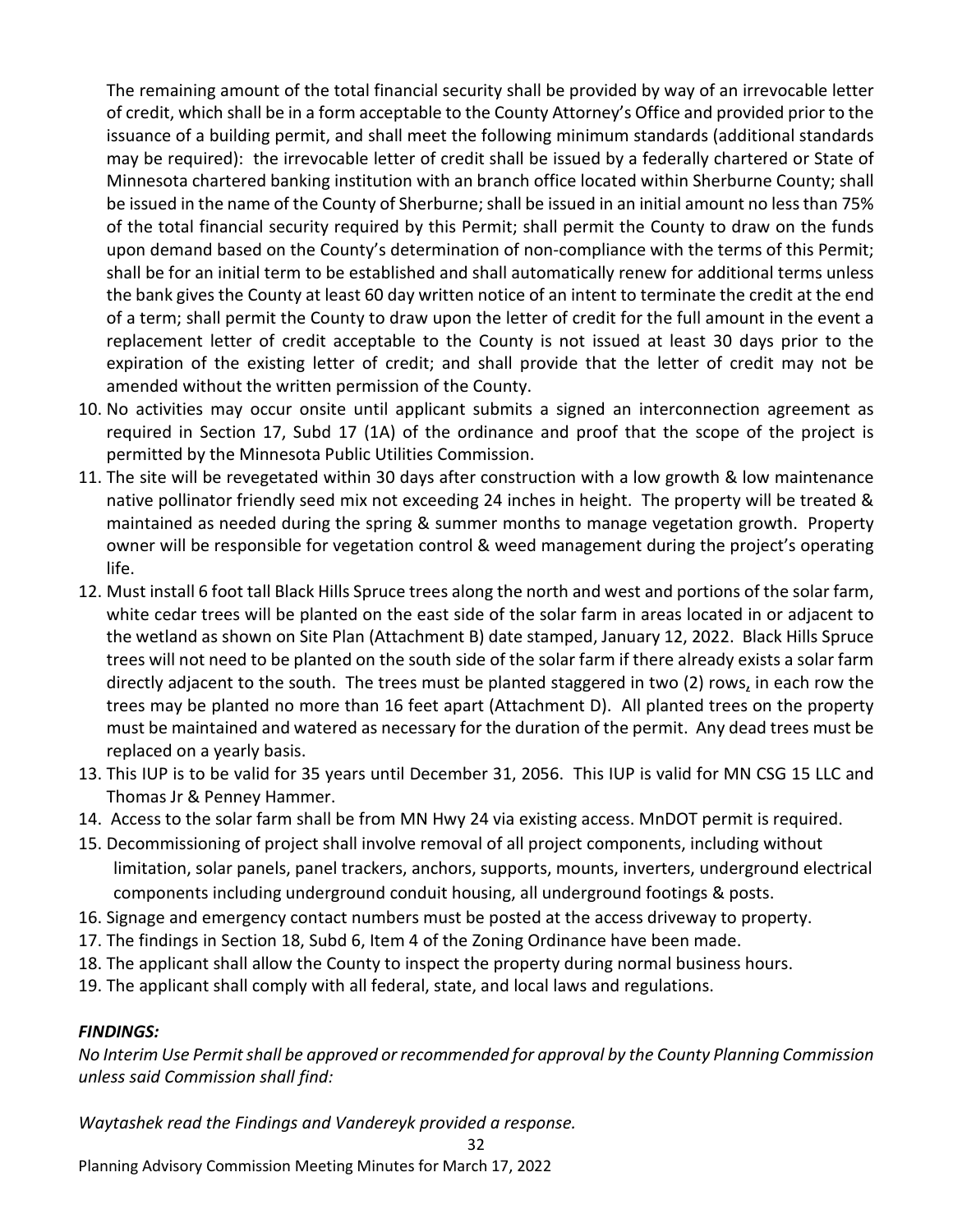1. That the Interim Use will not be injurious to the use and enjoyment of other property in the immediate vicinity for the purposes already permitted, nor substantially diminish and impair property values within the immediate vicinity. **YES** or NO WHY?

*Yes, the proposed location of the solar farm is in the southwest corner of an existing agricultural field. The perimeter of the solar farm will be planted with trees to reduce visual impacts to adjoining properties. The closest home to the solar farm is owned by the same property owner.*

2. That the establishment of the Interim Use will not impede the normal and orderly development and improvement of surrounding vacant property for uses predominant in the area. **YES** or NO WHY?

*Yes, the IUP will be valid for 35 years. If the property owner no longer wants solar panels the infrastructure can be removed and the site can either go back to farming to be utilized for a new use. Yes, the property the solar farm is proposed on is zoned Agricultural District and could not be subdivided to less than 40 acre properties under current zoning regulations.* 

3. That adequate utilities, access roads, drainage and other necessary facilities have been or are being provided. **YES** or NO WHY?

## *Yes, will utilize an existing driveway for the solar farm to the south to MN State Hwy 24. Utility lines necessary to transfer the electricity exist adjacent to the property.*

4. That adequate measures have been or will be taken to provide sufficient off-street parking and loading space to serve the proposed use. **YES** or NO Why?

# *Yes, there is plenty of parking available on this property needed for construction and operations.*

5. That adequate measures have been or will be taken to prevent or control offensive odor, fumes, dust, noise and vibration, so that none of these will constitute a nuisance, and to control lighted signs and other lights in such a manner that no disturbance to neighboring properties will result. **YES** or NO Why?

*Yes, construction of the site will cause noise and additional traffic, this will be temporary. Once the solar farm construction is complete, traffic will be minimal and consist of company vehicles inspecting the panels on a weekly/monthly basis.*

*The motion carried and the request for an Interim Use Permit for a 1 MW Solar Farm with the (19) Conditions and Findings of Fact is recommended to the County Board for approval.*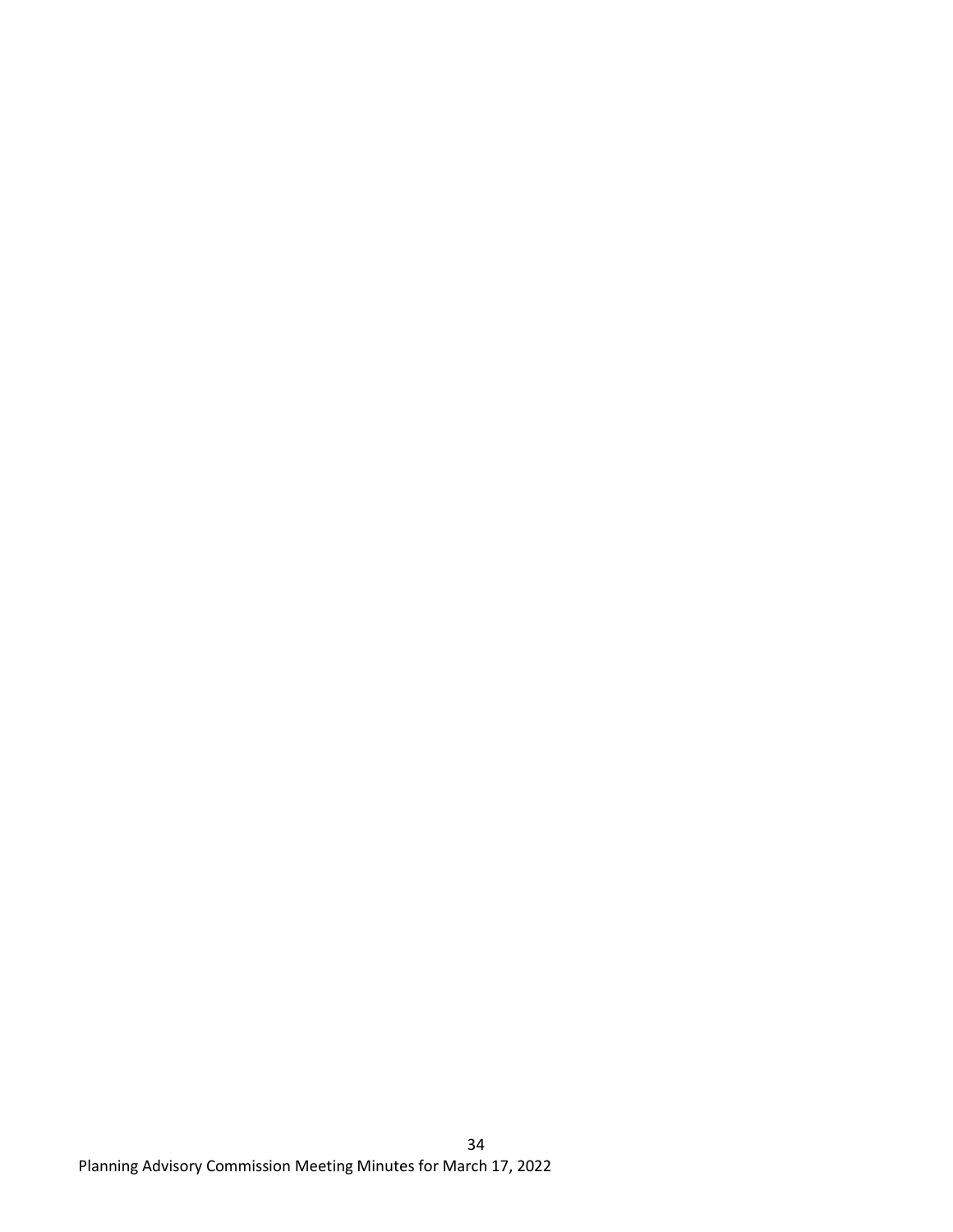#### **Agenda Item #6 – 7:29pm**

**Amendment to the Sherburne County Zoning and Subdivision Ordinance:** Amendment to Sherburne County Zoning Ordinance, Section 4, Jurisdiction, Scope and Interpretation and Amendment to Sherburne County Subdivision Ordinance, Section 4, Jurisdiction, Scope and Interpretation. The Amendments are proposing to exclude Baldwin Township from the jurisdiction of the Sherburne County Zoning Ordinance and the Sherburne County Subdivision Ordinance.

Lynn Waytashek, Zoning Administrator, presented the request to the Planning Commission including the board packet, attachments, and comments.

## **PLANNING & ZONING STAFF COMMENTS:**

- 1. Township has not received MN DNR comments/approval for the Floodplain Ordinance, Rum River Scenic River Ordinance or Shoreland Ordinance.
- 2. Township must be as restrictive or more restrictive than Sherburne County.
- 3. Proposed Ordinance language does not meet minimum standards, when they meet State Statute requirements they will be placed on the agenda for County Board approval.

## **Planning Commission Discussion:**

Jay Swanson, 27709 112<sup>th</sup> St NW, Baldwin Township. He is Chairman of the Board for Baldwin Township. This is his 15<sup>th</sup> year on the Board. The Ordinances have been submitted to the DNR and they are waiting to hear back. Swanson invited any questions from the Board and stated that the Town attorney is also present.

Bob Ruppe, Town Attorney for Baldwin Township, 705 Central Ave E, St Michael, MN, came forward. He noted that he has been working with County Planning and Zoning Staff and the County Attorney's office. They have a proposed draft of the Zoning and Subdivision Ordinance that have been reviewed. Dan Licht is the planner and he is not able to be in attendance tonight. Ruppe has worked on a Memorandum of Understanding. Dan Licht has confirmed that the Ordinances have been submitted to the DNR and we cannot control their timing, he has been in touch with them, these Ordinances were submitted to the DNR at the same time as they were submitted to the County. As these ordinances are based off of the County Ordinances, he doesn't anticipate any issues, but if they do, these will be addressed. The County is holding the Public Hearing tonight, the Township is holding a Public Hearing later this month. Then he will work with the County Attorney. When an Ordinance is adopted, you can say what date it becomes effective. This couldn't be effective until the County Board approves it, but it can say effective upon publication or give a date. They would want to work with the County and agree on a date for this, for when the county removes Baldwin from their jurisdiction and when Baldwin Township will take over. He is asking for the Planning Commission to give a recommendation to the County Board. As soon as the DNR can provide comments, they will continue to work with staff.

Lawrence stated that Baldwin Township has been talking about doing this for years. In the last 10-12 years, the Planning Commission for the Township has been active and has heard the applications for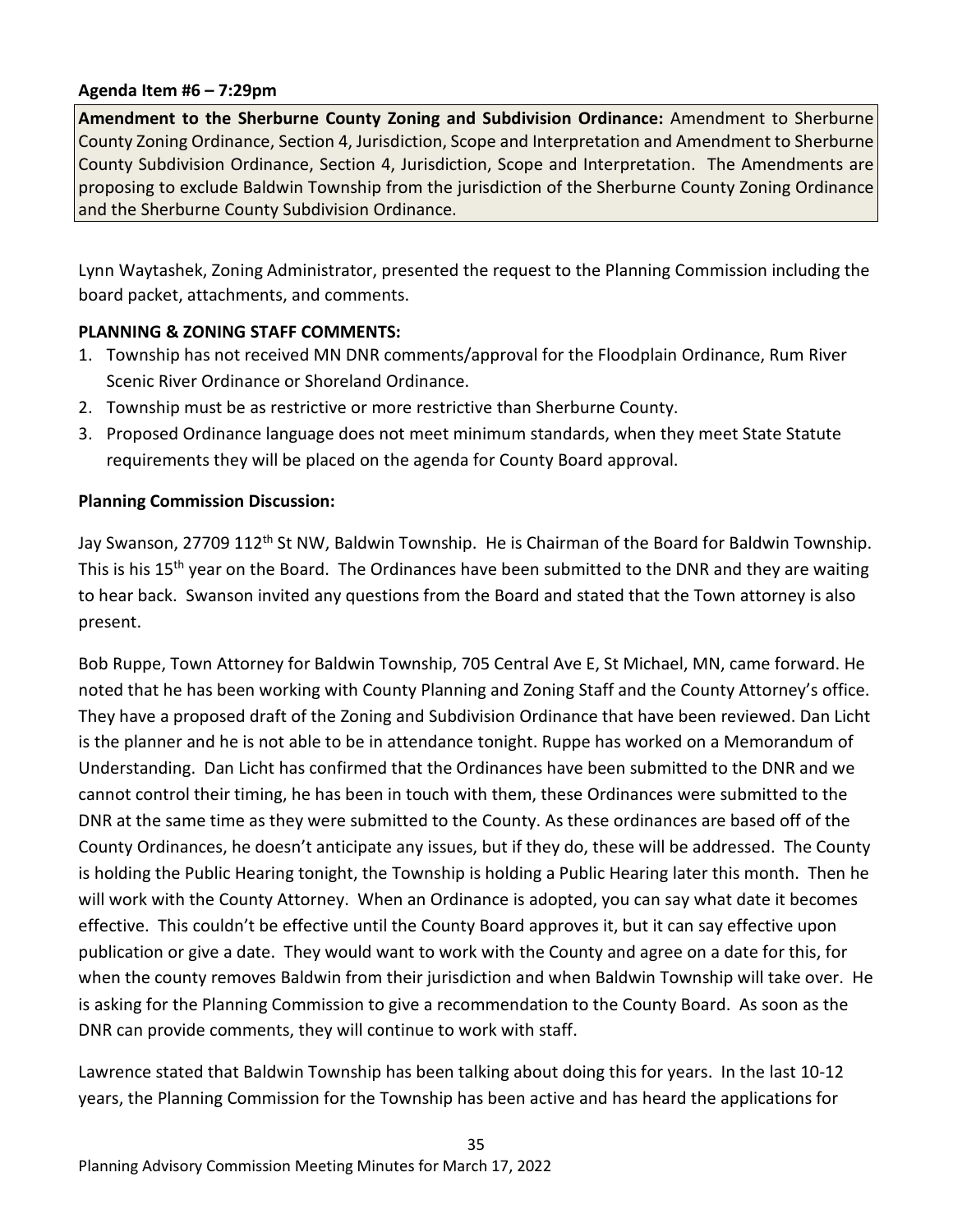Baldwin Township. They have hired a Planning Company, Building Inspector, and the Planning Commission is ready and on board. This is exciting that that they have people who are excited about this. He expressed his gratitude to the County as they have been great to work with. He asks for support of the Planning Commission. As a Baldwin Township Supervisor, he is very confident with how the Township is positioned.

Lawrence opened the Public Hearing.

Nelson asked if Shoreland Variances come to the Board of Adjustment like they do for Becker.

Waytashek said that they will not if Baldwin adopts Shoreland Ordinances. The County will keep wetlands.

Lawrence stated that he has enjoyed working with County Staff and this Planning Commission and this will be bittersweet.

Adams asked why Baldwin would want the extra expense and the extra responsibility of this, rather than utilizing the County.

Lawrence stated that they want to keep it local as they have good local involvement and more local influence for the 7500 residents.

Swanson stated that lately and with one instance recently, the Town Board had thought that what they recommended for a resident is what they wanted to do. With the County Zoning Ordinance, they wouldn't do anything special for Baldwin. With the 169 corridor is taken care of through Elk River, they will blossom. Now is the time to take on the control.

Lawrence added that this will limit the stopping points for residents.

Swanson added that the Planning Commission for the township and the Planning Commission for the County makes the process redundant for the applicant.

Aubol asked if this is a step in the eventual arrival of being incorporated.

Lawrence stated that this is not the goal now. He agrees that many of the actions that they have taken like the Fire Department and the Wastewater Treatment plant may be actions that are taken when incorporating, but this is not what they are asking for at this time.

Aubol clarified, this is not incorporating, this is taking over the governing.

Lawrence stated that this question has come up, but it's just Planning and Zoning.

No comments were received, nor were any members of the public present for the Public Hearing.

Nelson made a motion to close the Public Hearing. Aubol seconded.

The motion carried and the Public Hearing was closed.

Lawrence made a motion to recommend approval of the Ordinance Amendment. Adams seconded.